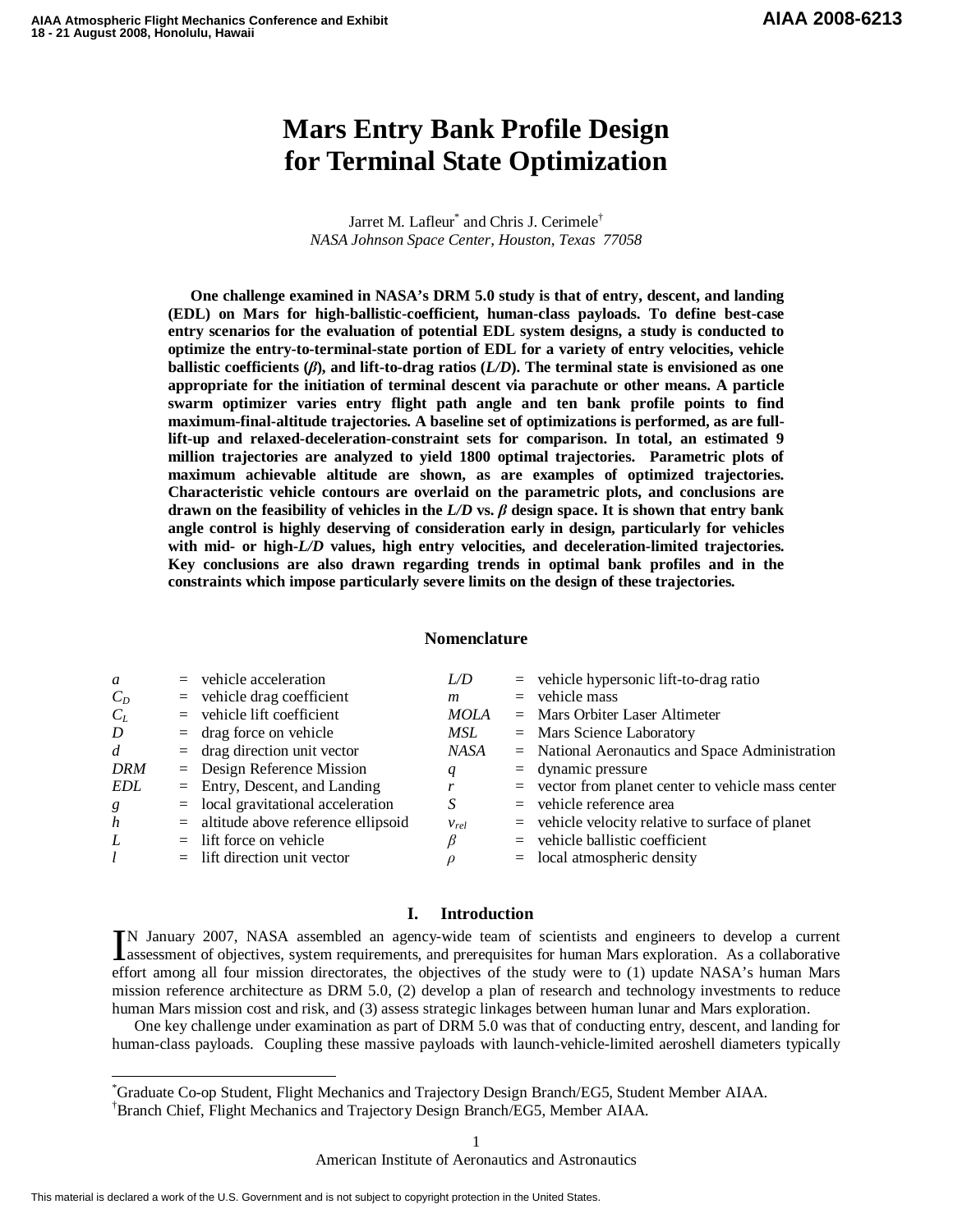results in very high vehicle ballistic coefficients and low *L/D* which, for Mars, results in very supersonic terminal velocities. It is generally impossible to decelerate these vehicles to velocities much lower than Mach 1.5 or Mach 2 without the assistance of supersonic propulsion, large supersonic parachutes, or other large inflatable aerodynamic decelerators, none of which are yet proven for the Martian environment.

To define best-case entry scenarios for the evaluation of potential descent and landing system designs, this paper focuses on the optimization of the entry-to-terminal-state phase for a variety of entry velocities, vehicle ballistic coefficients, and lift-to-drag ratios by selecting appropriate entry flight path angles and bank angle profiles. The terminal state is envisioned as one appropriate for initiation of a terminal descent system, such as a parachute. As is shown at the conclusion of this paper, this study permits identification of optimal regions of the ballistic-coefficientversus-*L/D* design space for any given entry vehicle capability envelope, which is important for minimizing the performance demands (and, in turn, technology demands) on terminal descent systems. From the perspective of the aerodynamic decelerator, parachute, or propulsion designer, this study effectively black-boxes the entry phase of flight for a best-case entry for a variety of vehicle configurations and entry conditions. As will soon be discussed, the metric chosen to represent these "best" cases is the maximum achievable altitude at a given Mach number.

#### **A. Previous Work on Entry Bank Profile Design**

Design of bank angle modulation profiles to control flight in the hypersonic regime of atmospheric entry is well-established. Banking during atmospheric entry allows for the rotation of a vehicle's lift vector (see Fig. 1) and thus allows a degree of control for achieving target landing sites or other trajectory objectives. A variety of guidance algorithms have been developed to effect these bank angle modulations, and entry guidance has been employed in Earth entry for manned vehicles since the Gemini program. However, only recently has guidance been developed for precision landing on Mars.

One of the most noteworthy applications of bank angle control for Mars is in the Mars Science Laboratory (MSL) mission slated to fly in 2009. MSL uses a modified Apollo guidance algorithm requiring the definition of a reference bank profile. Unlike the manned Apollo missions, which used a constant-bank reference profile, MSL utilizes a variable-bank profile which is divided into three segments



**Figure 1. Bank angle (**φ**) definition.** 

in the relative velocity domain. The use of this variable-bank profile is necessitated by the inability of a constantbank profile to meet parachute deployment constraints (e.g. altitude and dynamic pressure).<sup>1</sup> Extensive work has been performed to design this three-segment reference bank profile for the approximately 140 kg/m<sup>2</sup> ballistic coefficient, 0.24 lift-to-drag-ratio vehicle.

However, to date, no study known to the authors has considered the systematic optimization of high-ballisticcoefficient Mars entry trajectories through control of bank angle profile. Some past studies have made broad parametric sweeps, as this study does, but have assumed a full-lift-up profile throughout the trajectory.<sup>2,3</sup> While intuition may suggest that a full-lift-up trajectory is most advantageous in terms of final altitude, often a lift-down bank angle early during entry allows a vehicle to dive and spend more time in high-drag (and high-lift) regions lower in the atmosphere. Other studies, such as for MSL, consider bank angle optimization but only for specific cases with relatively low ballistic coefficients.<sup>4</sup> Substantial gains are possible through control of the lift vector, and it is prudent to consider the performance effects of banking in any parametric assessment of Mars vehicle designs. This is especially true for the high-ballistic-coefficient, and likely high-lift-to-drag ratio, human-class vehicles toward which this study is directed.

## **B. Challenges in the Physics of Mars Entry**

Entry, descent, and landing on Mars is particularly challenging because of the physical characteristics of Mars itself. Unlike Earth, which has a relatively thick atmosphere and high gravity, and the Moon, which has no atmosphere but low gravity, Mars has essentially the worst of both worlds: a thin atmosphere and relatively high gravity. As an illustration of Mars' aerodynamic "unfriendliness", a previous study<sup>5</sup> has shown that heavier-than-air flight on Mars requires 2.1 times as much power as on Earth and 17.5 times as much power as on Titan due to the high value of  $g^{1.5}/\rho^{0.5}$  on Mars.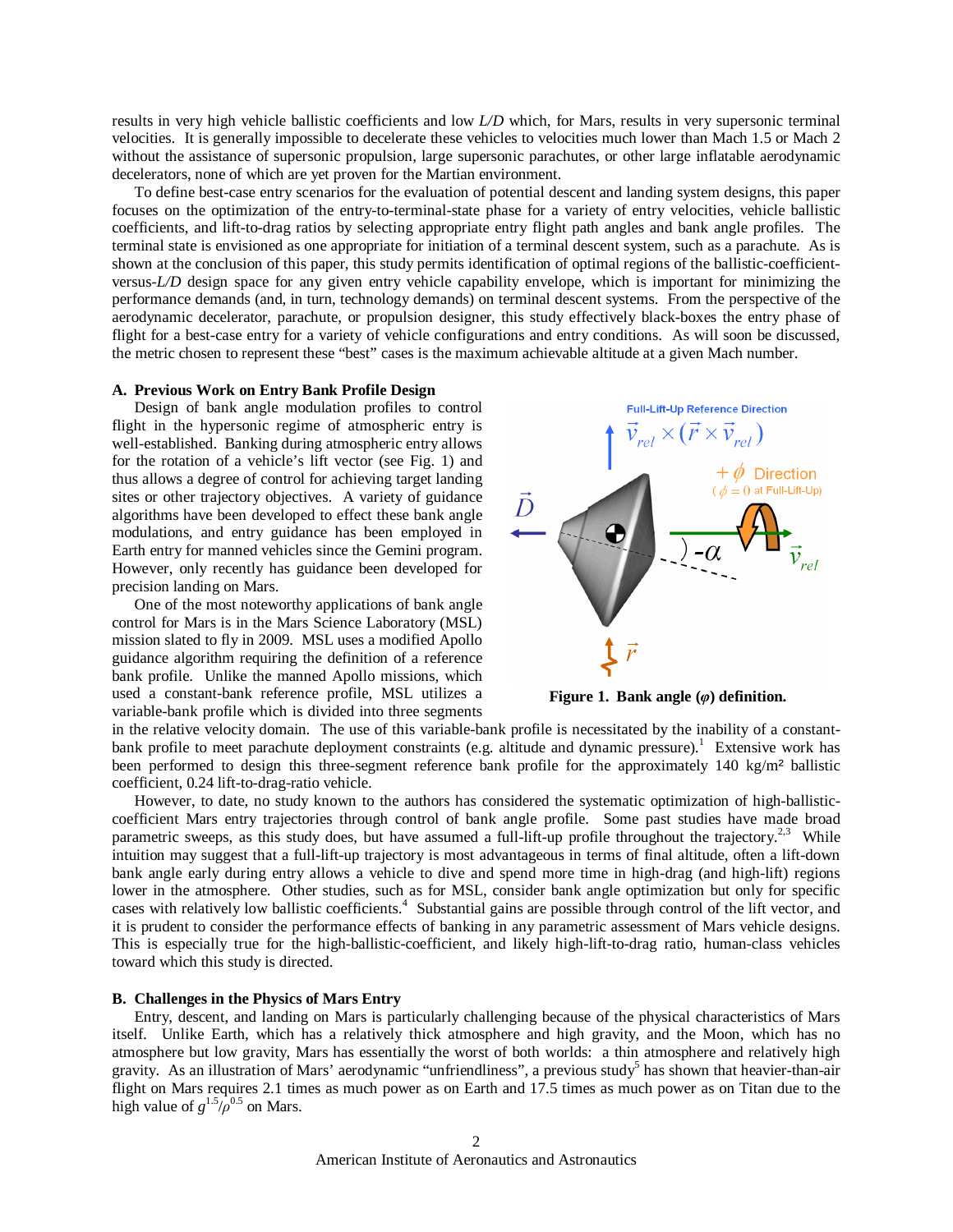Another illustration of Mars' aerodynamic unfriendliness is shown in Fig. 2, which plots terminal velocity on Mars as a function of altitude above the MOLA reference ellipsoid (*h*) and vehicle ballistic coefficient (β). As shown in Eq. (1), terminal velocity is a function only of ballistic coefficient, local gravitational acceleration, and local atmospheric density (the latter two of which are functions of altitude). The definition of ballistic coefficient is shown in Eq. (2) (note that *m* is object mass, *C<sup>D</sup>* is object drag coefficient, and *S* is object reference area).

Note from Fig. 2 that terminal Mach number on Mars is generally about a factor of ten higher on Mars than for the same ballistic coefficient and altitude on Earth. This highlights the extreme challenge that Mars poses in terms of entry, descent, and landing: Any vehicle with a ballistic coefficient greater than 85 kg/m² would naturally impact the Martian surface supersonically. This is in stark contrast to Earth, where an 85 kg/m<sup>2</sup> vehicle would impact the ground at about Mach 0.10. As a further illustration, based on data available from Ref. 6, it can be estimated that a skydiver on Mars would have a terminal velocity somewhere in the range of Mach 1.0 to 1.5 (assuming a ballistic coefficient of between 90 and 180 kg/m², depending on the degree of the transonic drag rise).

A final note to make on Fig. 2 is that later in this paper, it will be seen that many optimal trajectories are able to reach some altitudes at velocities lower than the terminal velocity at that altitude. For example, one optimal trajectory yields a vehicle which reaches Mach 2 at 6.8 km for a 600 kg/m² vehicle even though terminal velocity at 6.8 km for a 600 kg/m<sup>2</sup> ballistic coefficient is Mach 3.6. The reason this sub-terminal velocity is possible is because of the presence of lift, which provides the vehicle with some authority to loft and thereby trade kinetic energy (i.e. velocity) for potential energy (i.e. altitude).

$$
V_{term} = \sqrt{2\beta \frac{g}{\rho}}
$$
 (1)

$$
\beta = \frac{m}{C_D S} \tag{2}
$$



**Figure 2. Terminal velocities (in m/s) and Mach numbers on Mars (left) and Earth (right) as a function of altitude and ballistic coefficient.** 

## **C. Vehicle Parameterization**

One principle on which this study relies is that a given entry vehicle can, from a trajectory perspective, be completely described by ballistic coefficient (β) and lift-to-drag ratio (*L/D*). This principle hinges on the assumption of a constant trim drag coefficient  $(C_D)$  and  $L/D$ , which is approximately true for hypersonic flight. A proof of the validity of this parameterization is shown below:

Beginning with the definition of ballistic coefficient given in Equation 2, the definition of  $LD = C_l/C_D$ , and Newton's second law for a constant-mass object, a vector equation of motion may be derived. For entry, the only forces acting on a vehicle are lift (*L*), drag (*D*), and gravity (*mg*), allowing the force term to be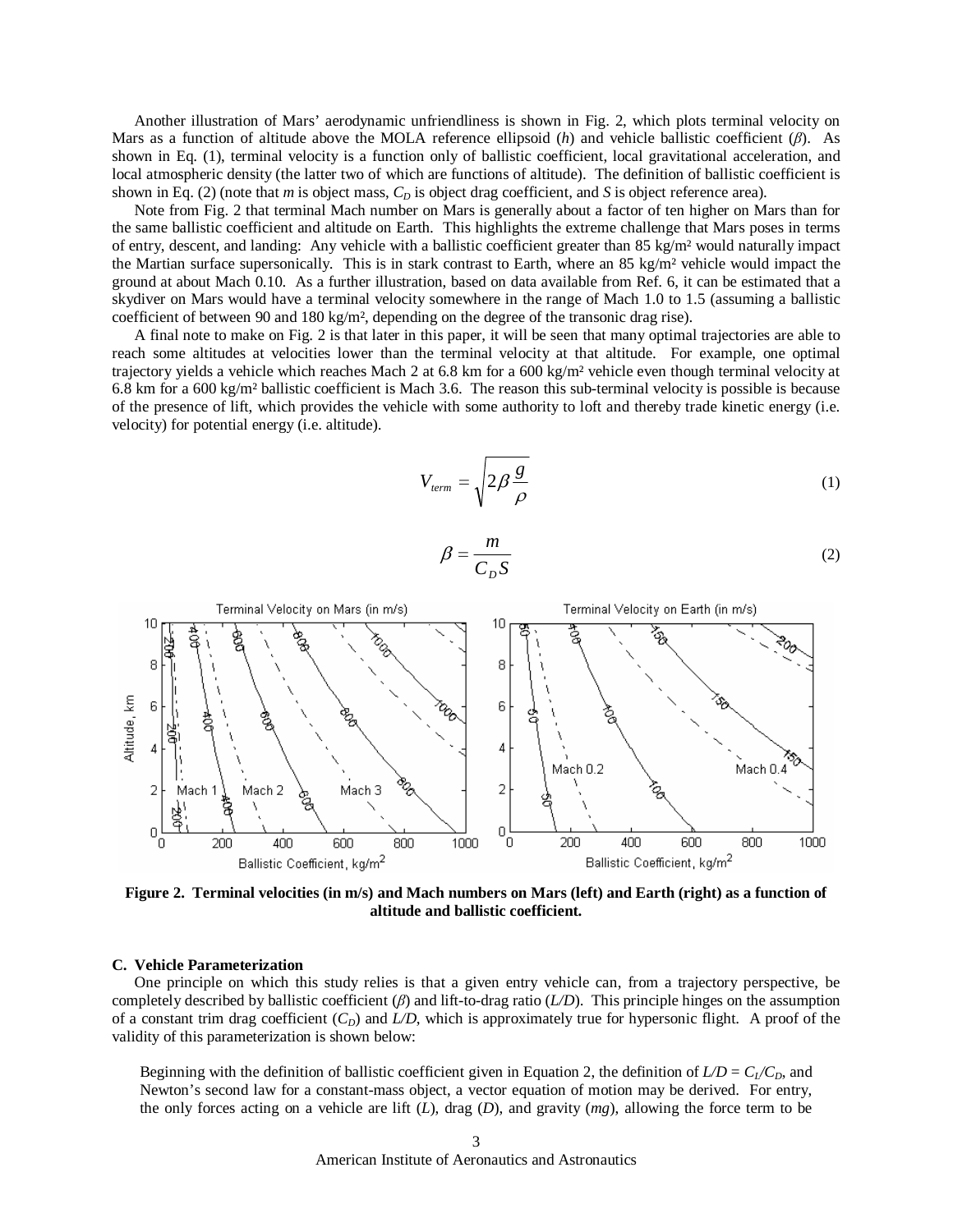written as in Eq. (3) below, where hat ( $\land$ ) terms indicate unit vectors in the respective directions of lift and drag. Equation (4) is equivalent to Eq. (3) except with all terms normalized by *m*. Note that *q* is dynamic pressure.

$$
\vec{F} = \vec{L} + \vec{D} + m\vec{g} = qSC_L\hat{l} + qSC_D\hat{d} + m\vec{g}
$$
\n(3)

$$
\frac{\vec{F}}{m} = \frac{qS}{m} \left( C_L \hat{l} + C_D \hat{d} \right) + \vec{g} = \frac{qSC_D}{m} \left( \frac{C_L}{C_D} \hat{l} + \hat{d} \right) + \vec{g}
$$
\n(4)

Recognizing that  $SC_D/m = 1/\beta$  and that  $C_L/C_D = L/D$ , Eq. (4) can be written as:

$$
\frac{\vec{F}}{m} = \frac{q}{\beta} \left( \frac{L}{D} \hat{l} + \hat{d} \right) + \vec{g}
$$
\n(5)

Expressing the *l* and *d* unit vectors in physical terms and recognizing that the left hand side is actually the vehicle's acceleration allows Eq. (5) to be written in its final form as:

$$
\vec{a} = \frac{q}{\beta} \left( \frac{L}{D} \cdot (\hat{v}_{rel} \times (\hat{r} \times \hat{v}_{rel})) - \hat{v}_{rel} \right) + \vec{g}
$$
(6)

Note that in Eq. (6), the vehicle's acceleration (the highest-order state derivative) is a function only of the vehicle's current state (*q* is a function only of velocity and density, which is a function of altitude, and *g* is a function only of altitude) and the parameters  $\beta$  and  $L/D$ . As long as  $\beta$  and  $L/D$  are assumed constants (as is approximately true for trimmed hypersonic conditions), then this equation shows that the entry dynamics of a vehicle on a given planet can be completely described by β and *L/D*.

Ballistic coefficients and *L/D* values for several historical and future entry vehicles are shown in Table 1 and Table 2. Note that all robotic Mars entries flown to date have utilized either zero-lift ballistic trajectories or full-liftup profiles, which has primarily been acceptable to the terminal descent system design because of their low ballistic coefficients. The Mars Science Laboratory mission, however, utilizes banking, and all U.S. manned vehicles since Gemini have also utilized banking. The manned vehicles are particularly relevant to the context of this study because they illustrate the high ballistic coefficients typically associated with manned flight.

| <b>Vehicle</b>                     | Viking 1     | <b>Pathfinder</b> | <b>Mars Microprobes</b> | Beagle 2   MER-A   Phoenix |      |      | <b>MSL</b> |
|------------------------------------|--------------|-------------------|-------------------------|----------------------------|------|------|------------|
| Last Entry Date                    | 1976         | 1997              | 1999                    | 2003                       | 2004 | 2008 | 2010*      |
| Entry $\beta$ (kg/m <sup>2</sup> ) | 64           | 63                | 36                      | 73                         | 94   | 65   | 140        |
| Hypersonic L/D                     | 0.18         | 0                 |                         | $\Omega$                   |      | 0    | 0.24       |
| <b>Bank Scheme</b>                 | Full Lift-Up | N/A               | N/A                     | N/A                        | N/A  | N/A  | Guided     |
|                                    |              |                   |                         |                            |      |      | *Expected  |

**Table 1. Entry Characteristics of Selected Mars Landers. 7-11**

**Table 2. Entry Characteristics of Selected Manned Vehicles. 12-18**

| Vehicle                            | <b>Mercury</b> | <b>Vostok</b> | Gemini | <b>Apollo</b> | $X-38$ | Sovuz  | <b>Space Shuttle</b> |
|------------------------------------|----------------|---------------|--------|---------------|--------|--------|----------------------|
| Last Entry Date                    | 1963           | 1963          | 1966   | 1975          | N/A    | 2008** | 2008**               |
| Entry $\beta$ (kg/m <sup>2</sup> ) | 260            | 580           | 330    | 380           | 920    | 590    | 530                  |
| Hypersonic L/D                     |                |               | 0.17   | 0.32          | 0.92   | 0.28   | 1.4                  |
| <b>Bank Scheme</b>                 | N/A            | N/A           | Guided | Guided        | Guided | Guided | Guided               |

\*\*As of writing of this paper; flights are ongoing.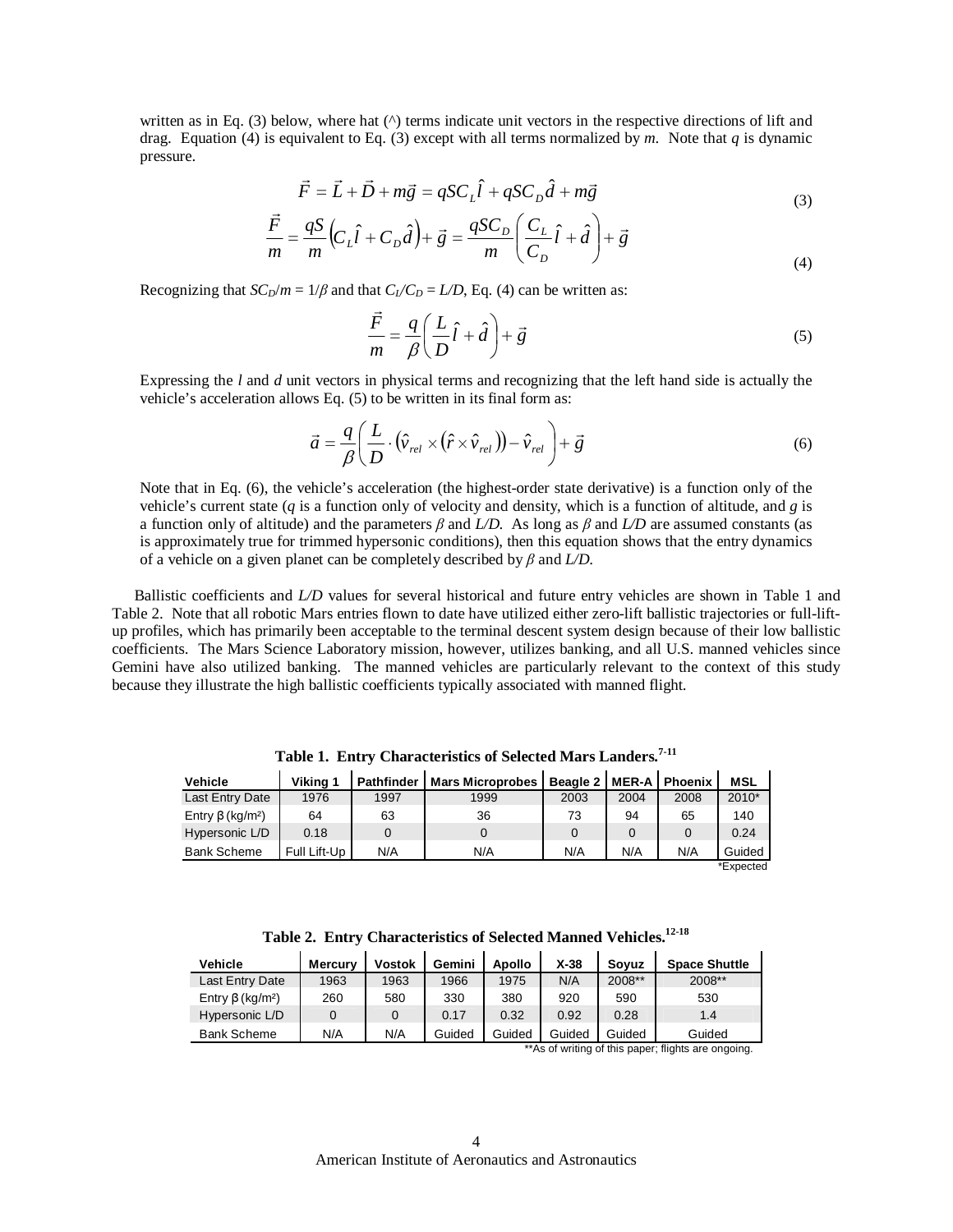# **II. Assumptions and Objective Function Selection**

### **A. Objective Function**

One of the first steps in this study is the definition of an objective function by which to define an "optimal" trajectory. If a vehicle is defined and sizing models are available, the most obvious choice is the maximization of landed payload mass for a given entry mass or, equivalently, the minimization of entry mass for a given landed payload mass. However, in this study, an entry vehicle is not defined beyond *L/D* and ballistic coefficient.

Instead of vehicle mass minimization, this study seeks altitude maximization for a given trajectory termination Mach number. The inherent assumption behind this objective is that it is desirable for an entry vehicle to be traveling as slow and as high as possible when terminal descent is initiated (via parachutes, inflatable aerodynamic decelerators, or propulsion). The reason for this is rooted in altitude being a proxy for time-to-ground. To help explain this, Fig. 3 shows the variation of potential and kinetic energy with time for a vehicle entering at 4.7 km/s with  $\beta = 200$  kg/m<sup>2</sup> and  $L/D = 0.5$  on a maximum-altitude trajectory terminating at Mach 2. Note that the potential energy associated with altitude is a small fraction of the total energy, even at the end of the trajectory. Furthermore, potential energy changes relatively little even with large changes in altitude. Thus, while entry may be considered a total energy minimization problem (on the trajectory below, 98.3% of vehicle total energy is removed by Mach 2), kinetic energy changes are of principal importance. High altitude is known to be an important indicator of time available during parachute or inflatable device phases, and it also indicates the ease with which low-altitude terminal states may be achieved. Thus, since high altitude is also not a significant player in terms of energy, it is used as a defining characteristic of optimum trajectories.



**Figure 3.** Specific energy for a  $\beta = 200 \text{ kg/m}^2$ ,  $L/D = 0.5$  vehicle entering at 4.7 km/s on a maximum-altitude **trajectory terminating at Mach 2. The right graph magnifies the final 2 minutes of flight.** 

## **B. Assumptions**

In the completion of this study, several assumptions are made. The most significant is the assumption of an atmosphere. For consistency purposes with corresponding human Mars entry simulation efforts at other NASA centers, an equatorial landing site is assumed for entry on November 3, 2010 (Julian date 2455503.5). The corresponding atmospheric density and temperature profiles from the widely-used Mars-GRAM engineering-level atmospheric model<sup>19</sup> are shown in Fig. 4. Altitudes reported are above the MOLA reference ellipsoid.



**Figure 4. Density and Temperature profiles for the atmosphere assumed for this study.**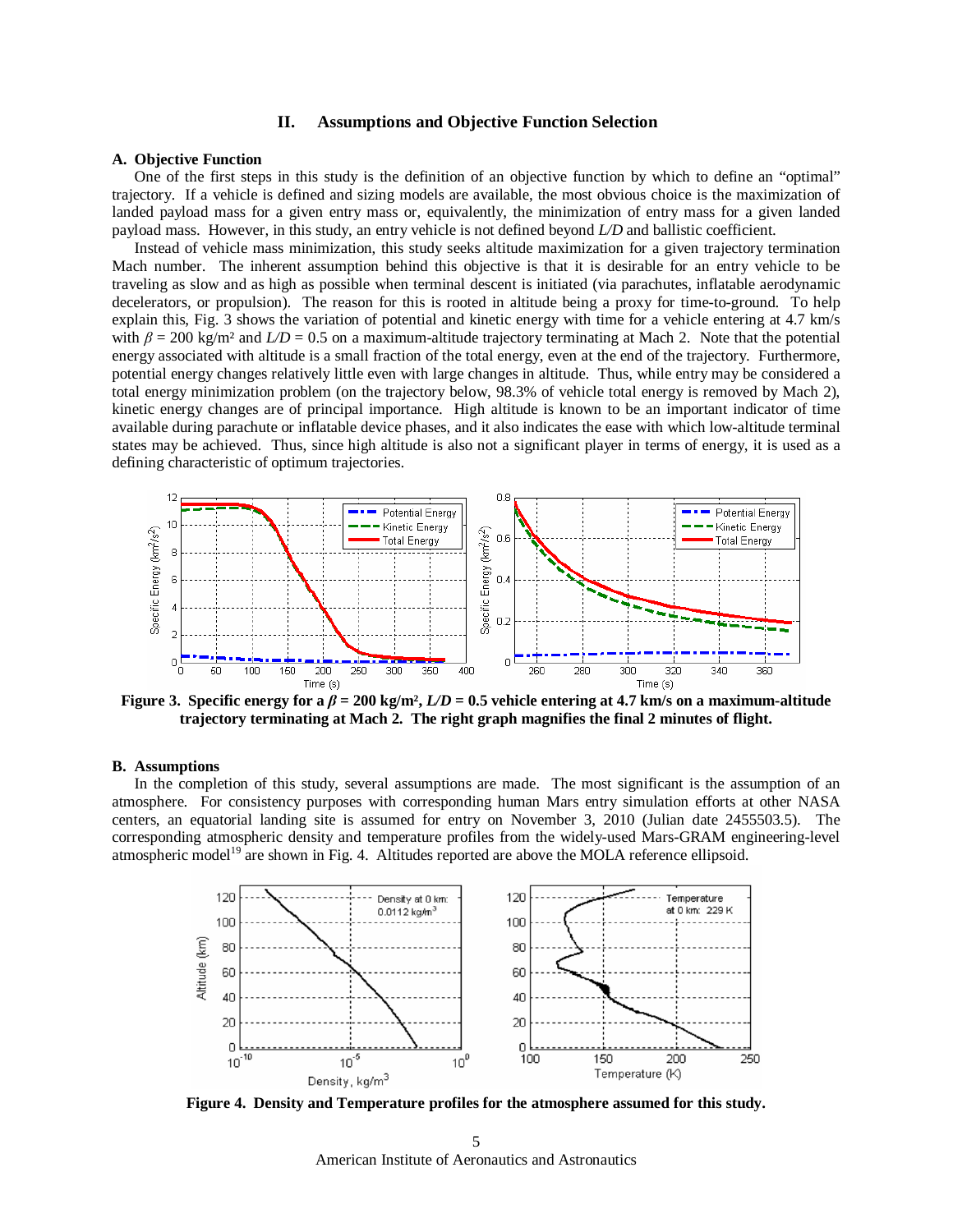As described earlier, a constant-trim condition is assumed for hypersonic flight, and as a result, a vehicle can be completely defined by a ballistic coefficient and lift-to-drag ratio. Additionally, this study assumes a 10-point bank profile defined in terms of points evenly spaced in the relative velocity domain. Bank angle is linearly interpolated between each of these points, much as was done by Ref. 4.

Constraints include a 4.5 Earth-G acceleration limit to reflect acceptable deceleration for a deconditioned human crew while also allowing a 0.5 G margin for dispersion performance. Heat rate is constrained to 1000 W/cm² (half the limit published by Ref. 20) over an assumed one-meter-radius sphere, although in the study results, no trajectories were limited by this constraint. Some series of runs are noted as implementing a 10 km "dip constraint", which constrain those trajectories to minimum altitudes no less than 10 km, reflecting the desire to limit the extent to which a vehicle is allowed to skim close to the ground prior to a loft to a higher altitude. Additionally, trajectories are automatically terminated if they fall below -5 km in altitude.

As summarized in Table 3, the effective matrix of runs for this study consists of inertial entry velocities of 3.3 km/s (representative of entry from a 500 km circular orbit), 4.7 km/s (representative of entry from a 1-sol elliptical orbit), and 5.5 km/s (representative of a direct entry). Note that, while entry velocities reported are inertial, they are approximately equal to the relative entry velocity since the assumed entry azimuth is  $0^{\circ}$  (north). Ballistic

coefficients range from 200 to 1000 kg/m² in increments of 200 kg/m², and lift-to-drag ratio ranges from 0.2 to 0.9 in increments of 0.1. Altitude is maximized at four distinct termination Mach numbers meant to represent potential parachute, inflatable, or propulsion deployment points: Mach 0.8, 2.0, 3.5, and 5.0.

**Table 3. Parameterization of Vehicle and Boundary Condition Variables.** 

| <b>Parameter</b>                                   | <b>Values Assessed</b>                   |  |  |
|----------------------------------------------------|------------------------------------------|--|--|
| Inertial Entry Velocity (km/s)                     | 3.3, 4.7, 5.5                            |  |  |
| Termination Mach Number                            | 0.8, 2.0, 3.5, 5.0                       |  |  |
| Vehicle Ballistic Coefficient (kg/m <sup>2</sup> ) | 200, 400, 600, 800, 1000                 |  |  |
| Vehicle L/D                                        | $0.2, 0.3, 0.4, 0.5, 0.6, 0.7, 0.8, 0.9$ |  |  |

# **III. Simulation and Optimization Method**

### **A. Entry Simulation**

The entry simulator used in this study is selected to allow quick, accurate trajectory simulation. A custom MATLAB simulation models vehicle motion about an assumed spherical, rotating planet in a planet-centered inertial frame. Only three forces act on the vehicle: lift, drag, and gravity. These vector forces are translated into accelerations for the assumed constant-mass vehicle and integrated over time using MATLAB's *ode45* function. No bank rate or bank acceleration limitations are modeled. Note also that, as is applicable for skip-entry cases, atmospheric density is assumed to be zero above 125 km in altitude. Planet-specific simulation constants are shown in Table 4. Sample trajectory results from the MATLAB simulation were validated against trajectories generated via the Simulation and Optimization of Rocket Trajectories (SORT) tool used extensively at NASA JSC.

| <b>Mars Atmospheric Constants</b> |              | <b>Mars Physical Constants</b> |                                       |  |
|-----------------------------------|--------------|--------------------------------|---------------------------------------|--|
| Ratio of Specific Heats           | 1.289        | <b>Gravitational Parameter</b> | 42828 km <sup>3</sup> /s <sup>2</sup> |  |
| Molecular Weight                  | 43.34 g/mol  | <b>Planetary Radius</b>        | 3396 km                               |  |
| Specific Gas Constant             | 191.8 J/kg/K | <b>Rotational Period</b>       | 24.62 hours                           |  |
| Maximum Altitude of Atmosphere    | 125 km       | Sphere of Influence Altitude   | 571140 km                             |  |

**Table 4. Mars Entry Simulation Constants.** 

### **B. Optimizer**

-

To allow a thorough global search through the bank-angle and entry-flight-path-angle space, the optimizer selected is a particle swarm optimizer written originally for use on Mars Science Laboratory entry optimization.<sup>21</sup> MATLAB's *fmincon* gradient optimizer was also considered but yielded suboptimal results for early test cases.

Optimizations involve 50 particles limited to 100 iterations<sup> $\frac{1}{3}$ </sup> to determine the maximum altitude attainable by varying the inertial entry flight path angle and 10 bank angles evenly spaced along the expected relative velocity range. Bank angles are limited to a range of 0° to 180°, and entry flight path angle is limited to skip-out and glimited ranges computed prior to the optimization process. The entry flight path angle g-limit is defined by the

<sup>&</sup>lt;sup>‡</sup> In some highly constrained problems in which a 10 km dip constraint is imposed, 10 particles are limited to 500 iterations in order to speed the particle swarm initialization process, which would otherwise take over a week of computer run time.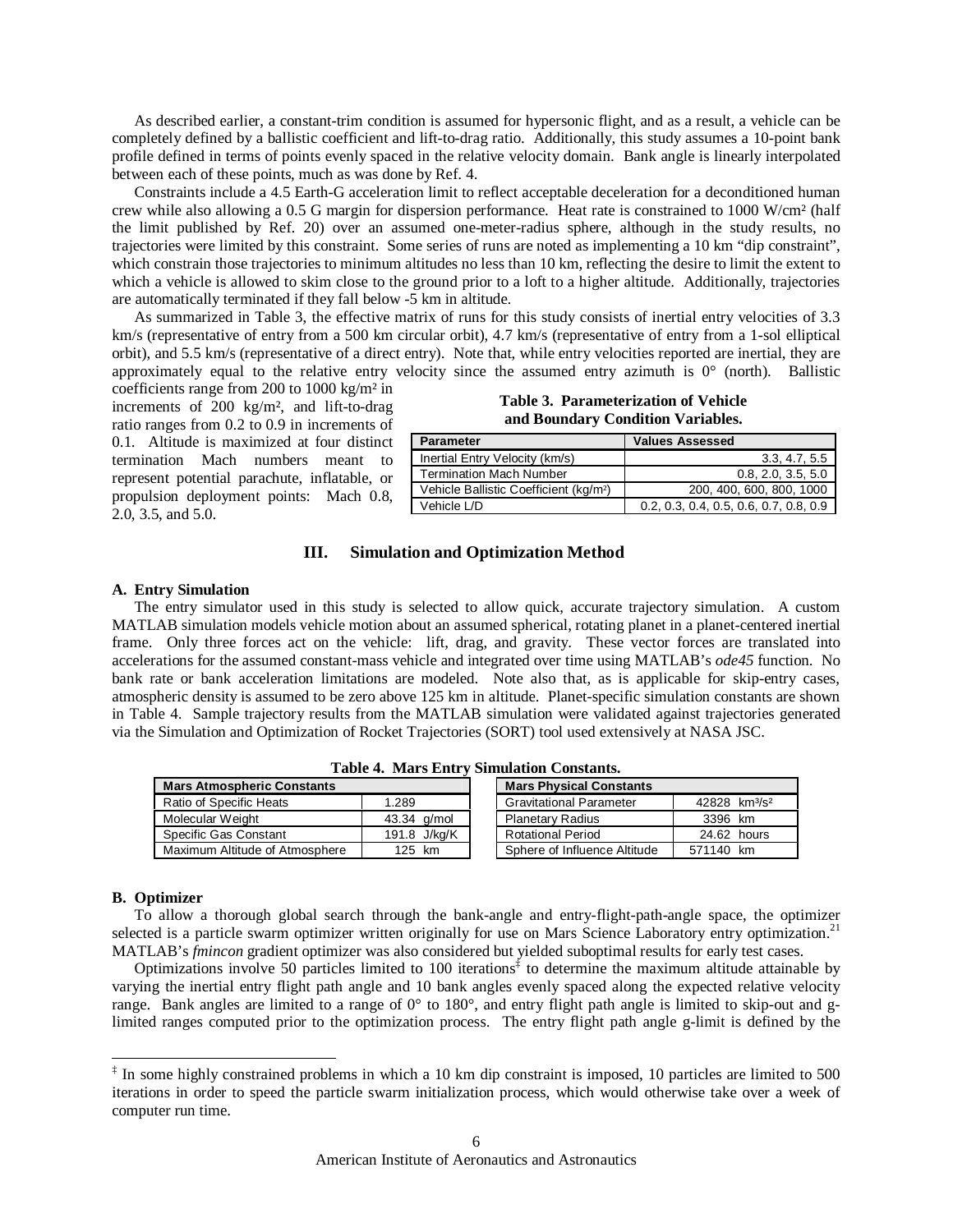steepest entry flight path angle for which a full-lift-up bank profile does not exceed the specified deceleration limit. The skip-out limit is defined by the shallowest entry flight path angle for which a full-lift-down bank profile causes the simulation to terminate at its 7-day time limit (allowing the optimizer to consider skip-entry trajectories). Otherwise, simulations would terminate based on Mach number (0.8, 2.0, 3.5, or 5.0) or at a -5 km altitude.

## **IV. Results and Discussion**

The data from this study yields a wealth of information on characteristics of Mars entry physics and implications for the design of future Mars entry vehicles (crewed or otherwise). By no means is this section comprehensive in covering the implications of all this data; however, the most important trends and implications are illustrated.

Three distinct sub-studies were implemented – a baseline sub-study defined by the assumptions and constraints listed earlier in this paper and two additional sub-studies which utilized changes to those assumptions or constraints. A full-lift-up sub-study is implemented identically to the baseline except that bank angle is constrained to be  $0^{\circ}$  (i.e. full-lift-up) and the only free variable is entry flight path angle. The full-lift-up study demonstrates how often a fulllift-up profile can approximate an optimal bank profile. A 30-G-constrained sub-study is implemented identically to the baseline except that the 4.5-G deceleration constraint is replaced by a 30-G constraint. This deceleration constraint change is meant to provide insight into the optimal nearly-unconstrained bank angle profile and could also be applicable to unmanned vehicles which are restricted in their deceleration only by structural limitations.

#### **A. Baseline Sub-Study Results**

Shown in Fig. 5 is a plot of the baseline sub-study results, showing the maximum attainable final altitude (the objective function of the optimization) as a function of ballistic coefficient, lift-to-drag ratio, termination Mach number, and whether the 10 km dip constraint is imposed. This figure corresponds to an entry velocity of 4.7 km/s, but it is also representative of the 3.3 km/s and 5.5 km/s plots since it is found that, if bank control is permitted, maximum altitude performance is almost independent of entry velocity. It should also be noted that, while Mach 0.8 termination cases were run, none returned any viable trajectories (i.e. trajectories which did not hit -5 km altitude prior to reaching Mach 0.8).

The first note to make about this figure is that, as would be expected, for a given termination Mach number and dip constraint, maximum attainable altitude increases with increasing lift-to-drag ratio and decreasing ballistic coefficient. There are no local extrema, meaning that from a performance perspective, high lift-to-drag ratio and low ballistic coefficient are always desirable.

Besides yielding numbers for the maximum attainable altitude, Fig. 5 can also be interpreted as showing "isoaltitude-performance" contours. For example, for Mach 5 altitude performance with no dip constraint imposed, a 200 kg/m<sup>2</sup> vehicle with  $LD = 0.6$  is equivalent to a 600 kg/m<sup>2</sup> vehicle with  $LD = 0.9$ . In this way, it can be seen that a ballistic coefficient decrease can be traded against a lift-to-drag ratio increase and vice-versa. This is important to note because, typically, as an entry vehicle shape is altered to improve L/D, its ballistic coefficient increases. Again, as discussed earlier, under the assumption of trimmed hypersonic flight, from the atmospheric perspective a vehicle may be completely defined by its ballistic coefficient and lift-to-drag ratio.

Another observation which can be made from Fig. 5 is that imposition of the 10 km dip constraint (shown in the plots on the right) effectively changes the concavity of the altitude contours. Vehicles of low ballistic coefficients and high lift-to-drag ratios are unaffected by the constraint (these trajectories meet the constraint even when it is not imposed on the optimization), but vehicles at high ballistic coefficients and low lift-to-drag ratios are entirely eliminated from the data set (these trajectories cannot attain final altitudes greater than 10 km even without the constraint). Vehicles between these extremes show reduced altitudes compared to those attainable without the constraint.

Finally, and perhaps most importantly, examination of the trajectories associated with each data point in Fig. 5 yields some insight into the physics of the optimal trajectories which are converged upon. Eight specific trajectories are detailed below to illustrate trends observed from the wealth of data generated from this study.

## *1. Apollo-Class Vehicle Trajectories*

The following example trajectories approximate the performance of an Apollo-class vehicle as one with a ballistic coefficient of 400 kg/m² and lift-to-drag ratio of 0.3 (Table 2 shows the actual Apollo ballistic coefficient as 380 kg/m² and lift-to-drag ratio as 0.32, although this did vary slightly from mission to mission). It can be shown that even with bank angle control, the Apollo command module would not be able to decelerate to a velocity slower than Mach 2.1 prior to reaching 0 km altitude on Mars. Examined here is the maximum altitude Apollo could reach at Mach 5 (e.g. if the vehicle were to have a supersonic decelerator to deploy at Mach 5).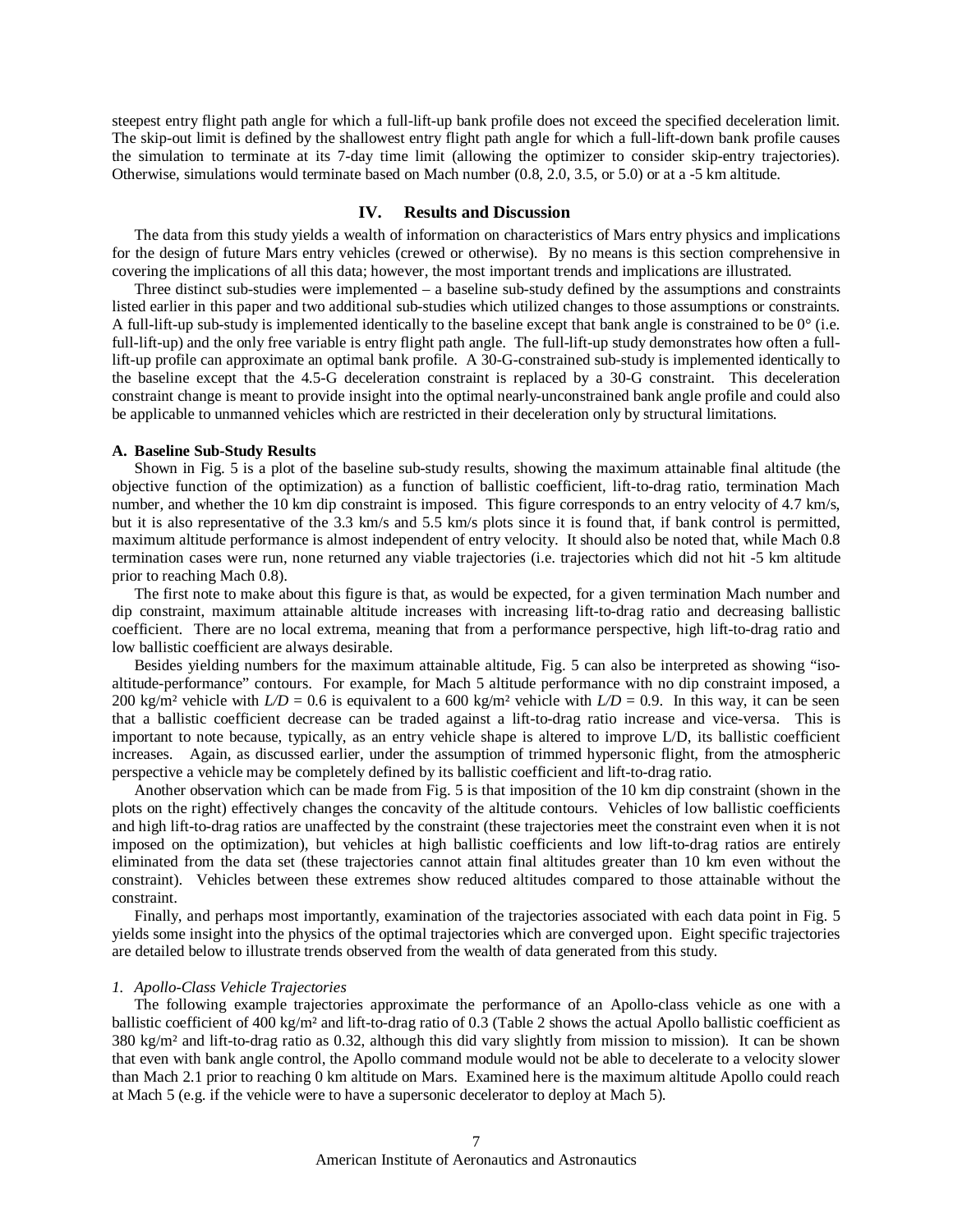

**Figure 5. Maximum attainable altitude (in km) for an entry velocity of 4.7 km/s.**  *Gray regions indicate regions in which no solutions are found due to constraints. White regions with broken or absent contours indicate the boundary between the constrained and unconstrained regions.*

## *Apollo-Class Entry at 4.7 km/s*

1

Figure 6 shows the maximum-final-altitude trajectory for an Apollo-class vehicle entering Mars' atmosphere at 4.7 km/s (e.g., entry from a 1-sol orbit). The maximum attainable altitude at Mach 5 is 18.3 km, lofted from a minimum altitude of 12.7 km (thus, this trajectory meets the 10 km dip constraint). Note that the deceleration constraint of 4.5 G's is reached and limits performance. Of particular interest is the zig-zag bank profile as the maximum deceleration point is approached, which serves to limit this maximum deceleration while still maximizing final altitude. Also note that the optimum bank profile is full-lift-up starting at approximately 3000 m/s (somewhat under Mach 15).<sup>§</sup>

<sup>§</sup> One interesting feature in virtually all of these trajectories is a peak altitude which occurs prior to the end of the trajectory (one would intuitively expect the maximum altitude for a given Mach number to occur at the top of a loft). While this feature is difficult to physically explain, it is so consistent within this study that it is believed to be a real characteristic. Independent optimization routines using the POST simulation at NASA Langley Research Center have yielded solutions with equally consistent early peaks.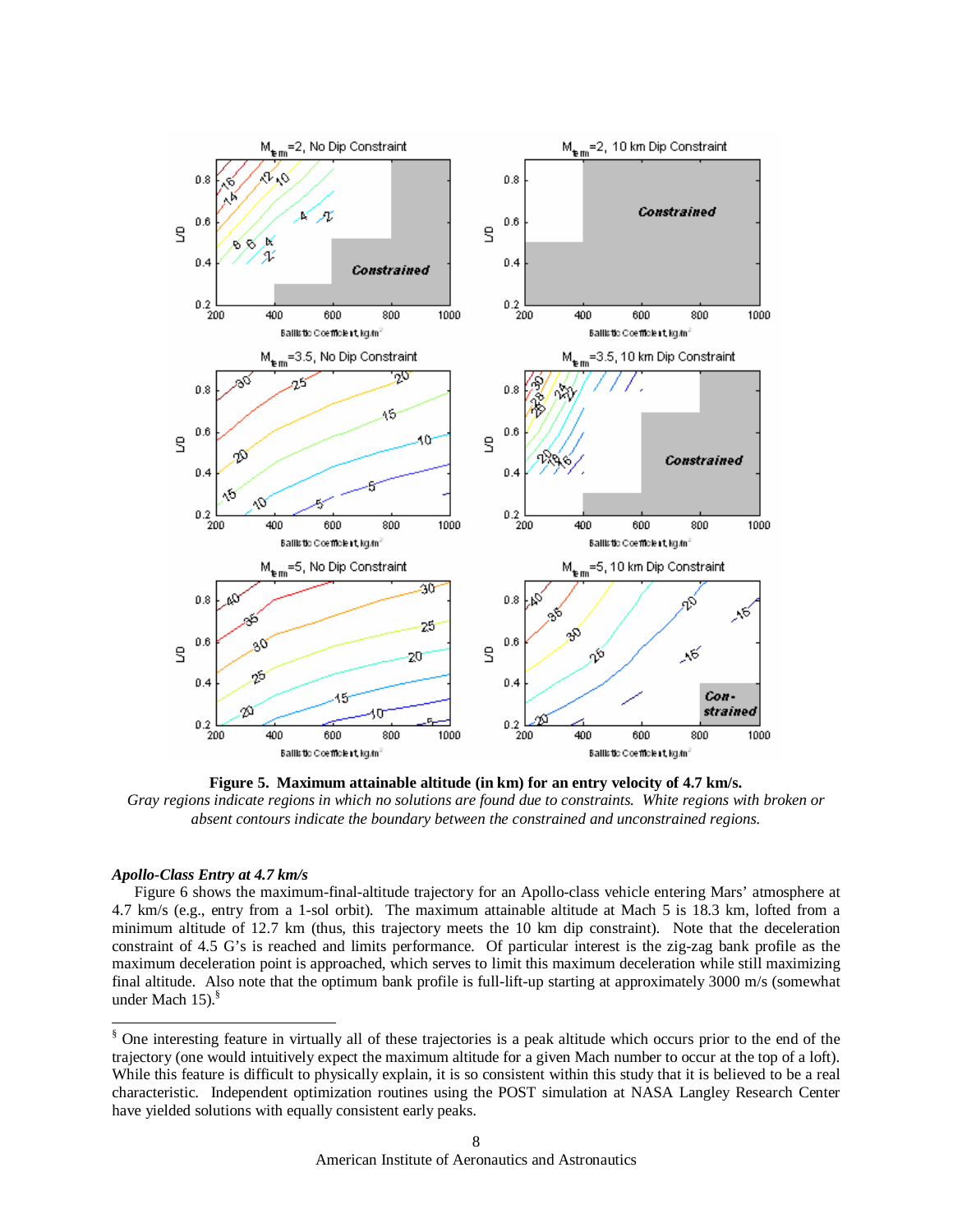

**Figure 6. Optimal trajectory data for an Apollo-class vehicle entering at 4.7 km/s.** 

## *Apollo-Class Entry at 3.3 km/s*

Figure 7 shows maximum-final-altitude trajectory data for the same vehicle entering at 3.3 km/s (e.g., entry from a low Mars orbit). The maximum attainable altitude at Mach 5 is 14.1 km, which is achieved without lofting. Note that the deceleration constraint is not approached (maximum deceleration is 1.7 G's), which is typical of low-L/D, low-entry-velocity cases in this study. Entry flight path angle is quite shallow, and the trajectory is effectively fulllift-up. Note also that the duration of the flight is about 1.5 minutes longer than the 4.7 km/s entry case.



**Figure 7. Optimal trajectory data for an Apollo-class vehicle entering at 3.3 km/s.**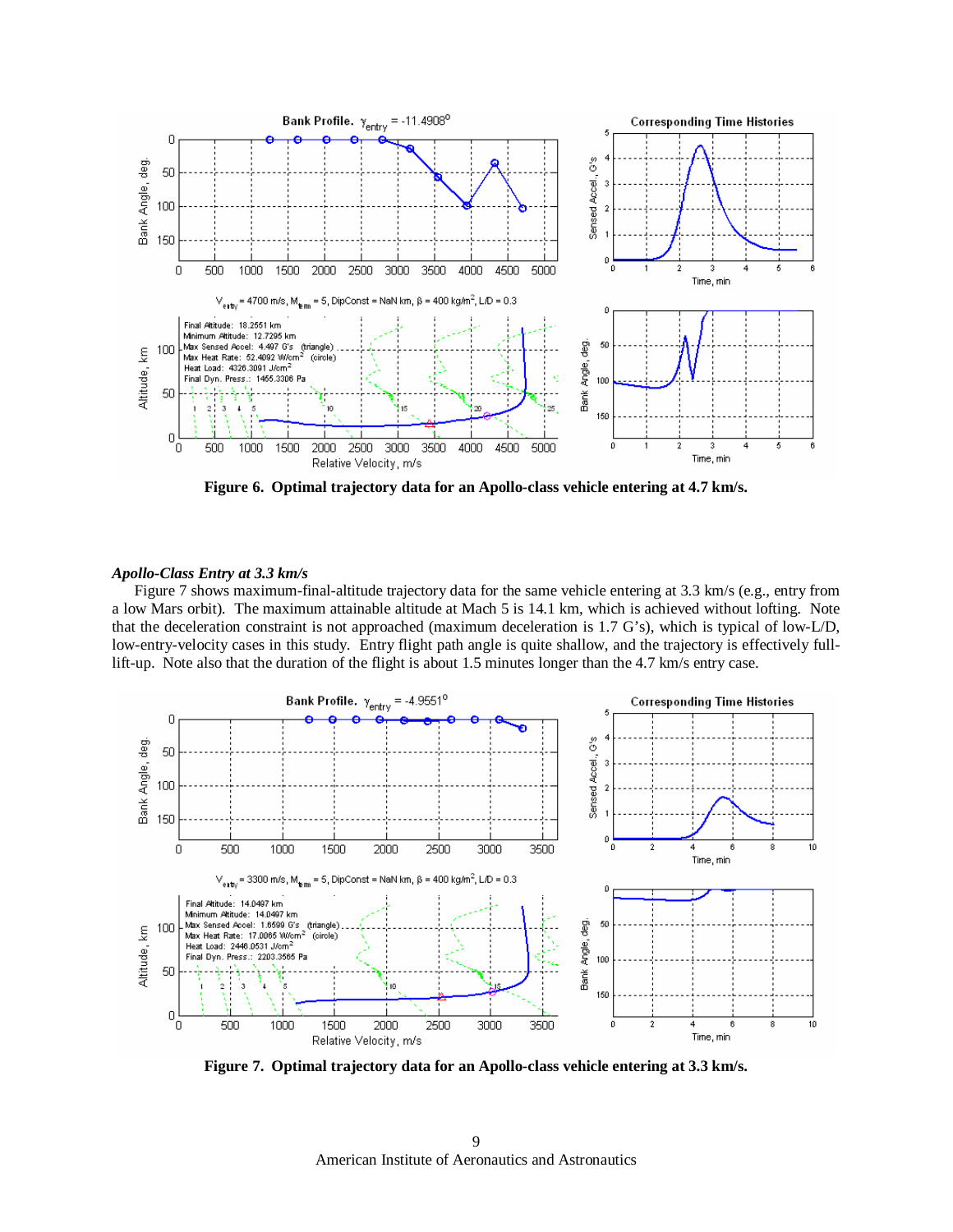### *Apollo-Class Entry at 5.5 km/s*

Figure 8 below shows maximum-final-altitude trajectory data for the same Apollo-class vehicle entering at 5.5 km/s (e.g., direct entry). Similarities to the 4.7 km/s case abound. Note the similarity in maximum and minimum altitude to the 4.7 km/s case (both have a final maximum altitude of 18.3 km, and the minimum altitudes differ by only 98 m). Note also the double acceleration peak, indicating not only that the maximum allowable acceleration is a significant constraint, but also that it is a dynamic that the optimizer is attempting to follow in order to maximize altitude. The optimum entry flight path angle is within 0.3° of the 4.7 km/s case, and bank angle is once again 0° for the final 3000 m/s of the trajectory. One additional note to highlight, however, is the fact that no bank rate or acceleration limitations are assumed in these studies, and this trajectory allows bank angle to change quite rapidly from 0° to 180° in approximately 12 seconds.



**Figure 8. Optimal trajectory data for an Apollo-class vehicle entering at 5.5 km/s.** 

## *2. Deceleration-Limited Trajectory Illustration*

The trajectory shown in Fig. 9 below illustrates the significance that the 4.5 G constraint has on limiting some of the trajectories in this study. For this high-*L/D* (*L/D* = 0.6), low-ballistic-coefficient ( $\beta$  = 200 kg/m<sup>2</sup>) vehicle, three distinct deceleration peaks of nearly equal magnitude are seen in close proximity to each other, corresponding directly to the oscillation of the bank angle. This effective constant-deceleration region occurs over almost 2000 m/s of the trajectory (from approximately Mach 20 until Mach 10).

In contrast, when the 4.5-G constraint is replaced with a 30-G constraint, the optimal trajectory shown in Fig. 10 results. The differences are very pronounced. When unconstrained by deceleration limits, the deceleration load peaks at 16.2 G's. Minimum altitude drops to 5.5 km (as opposed to 12.9 km), and maximum achievable final altitude rises by 8.2 km to 34.4 km. To achieve this, entry flight path angle is steepened by 13.5°, giving a very steep -25.2°. The trajectory is full-lift-up very early during entry, starting at approximately Mach 18. This steepflight-path-angle, full-lift-up behavior appears to be quite typical of optimal trajectories when acceleration constraints are released.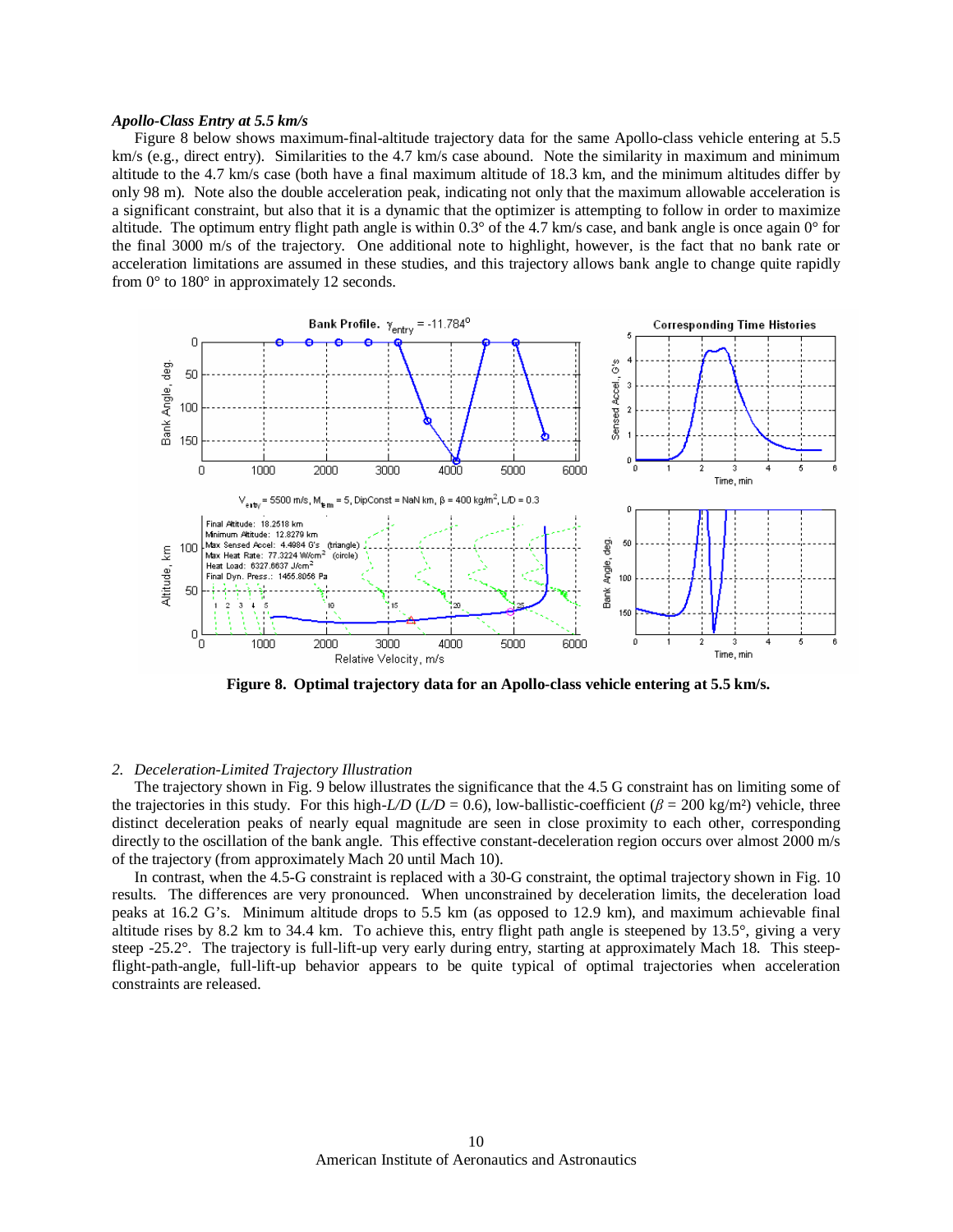





**Figure 10. Optimal trajectory data for the same case as in Fig. 9 with no effective deceleration constraint.**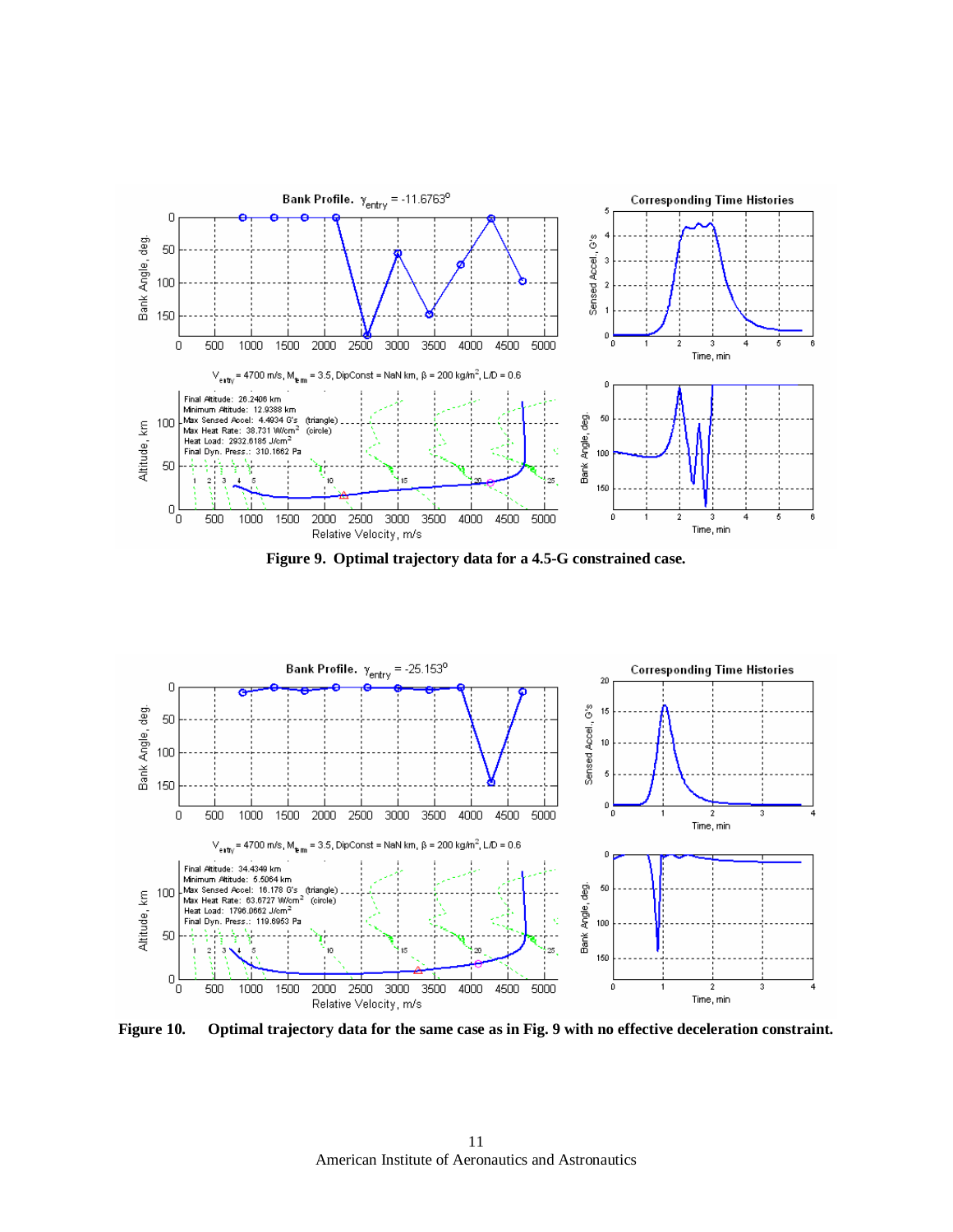#### *3. Dip Constraint Illustration*

The trajectory shown in Fig. 12 is for an identical case as the trajectory in Fig. 11 except with an added 10 km dip constraint. For this high-*L/D* (*L/D* = 0.6), moderate-ballistic-coefficient ( $\beta$  = 600 kg/m<sup>2</sup>) vehicle, note that, while the nominal case dips to 4.6 km in order to reach a final altitude of 25.6 km, the case with the dip constraint dips only to 10.1 km and lofts only to 20.5 km. The dip-constrained case is also clearly not limited by acceleration (unlike the nominal case), as it only hits the 4.0-G mark. Note also the fluctuation in the dip-constrained bank profile, as opposed to the smoothness of the nominal profile.



**Figure 11. Optimal trajectory data for a 600 kg/m²,** *L/D* **= 0.6 vehicle.** 



**Figure 12. Optimal trajectory data for the same case as in Figure 11 but with a 10 km dip constraint.** 

American Institute of Aeronautics and Astronautics 12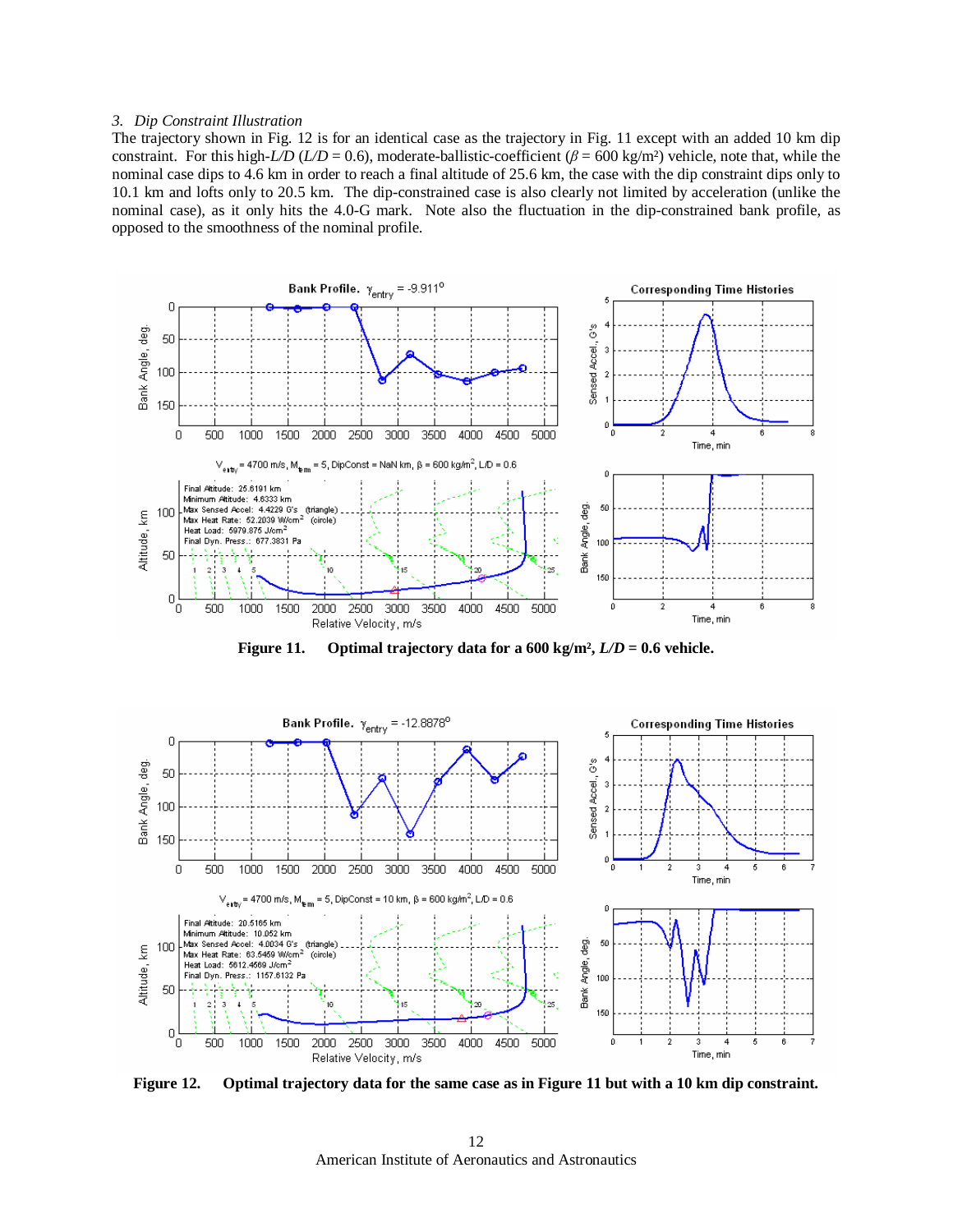#### *4. Skip-Entry Illustration*

The trajectory shown in Fig. 13 is illustrative of the behavior of optimal trajectories for very-high-*L/D* cases  $(L/D = 0.8$  or 0.9). The vast majority of these very-high- $L/D$  cases exhibit skip-entry behavior for one or several skips over a period of hours. In the case in Fig. 13, an initial skip (during which the peak heat rate is experienced) removes about 900 m/s of velocity from the vehicle with a maximum acceleration of 1.8 G's. A suborbital coast period occurs next, during which the vehicle reaches an apoapsis altitude of 1800 km (not shown) and re-enters the atmosphere at 3.8 km/s. The 4.5-G limit is hit on the second entry, and bank angle is 0° below about Mach 7.

The reason for this skip behavior is not entirely clear, but its consistency for nearly all very-high-*L/D* cases makes it unlikely to be an anomaly. One reason for its optimality may be the fact that the skip(s) allow the vehicle to effectively re-enter the atmosphere at a lower velocity, which is known to reduce peak deceleration (as discussed earlier). This capability to artificially lower entry velocity through skipping may exist for lower *L/D* values but was not found to be optimal.



**Figure 13. Optimal trajectory data for a 400 kg/m²,** *L/D* **= 0.9 vehicle.** 

## **B. Full-Lift-Up Sub-Study Results**

In addition to the baseline study described for the bulk of this report, a full set of optimizations (minus the 10-km dip-constrained cases) was performed for a full-lift-up profile. Thus, final altitude at all Mach numbers under consideration was maximized by varying entry flight path angle. The results of these optimizations for the 4.7 km/s entry velocity are shown in Fig. 14 in terms of maximum attainable altitude. Interestingly, zig-zag patterns exist in these contours which correlate with boundaries between skip trajectories. For example, for Mach 5 termination, optimal trajectories for vehicles with *L/D* values greater than about 0.3 involve a significant loft at high velocities (a "half-skip"). Then, above an *L/D* of about 0.7, optimal trajectories exhibit one full skip plus a significant loft (a "one-and-a-half skip"). At the *L/D* = 0.3 and 0.7 locations, trajectories are deceleration-limited but are not deceleration-limited in the surrounding *L/D* regions. This behavior is consistent but so far does not have a clear physical explanation; these optimum trajectories between the deceleration-limited regions are some of the few in this study which do not appear to be limited by any one constraint.

Figure 15 shows the difference between these full-lift-up results and those of the baseline study. Note that at very low *L/D* values, altitudes are similar (i.e. the difference is near zero). However, as *L/D* increases, the benefit of bank angle control during entry becomes increasingly pronounced. Even for a low-L/D vehicle such as an Apollo capsule, using a banked (instead of full-lift-up) profile could result in 4 km final altitude gains at Mach 3.5 and 5 and a 1 km final altitude gain near Mach 2. This highlights the importance of considering bank angle control in preliminary entry trajectory design.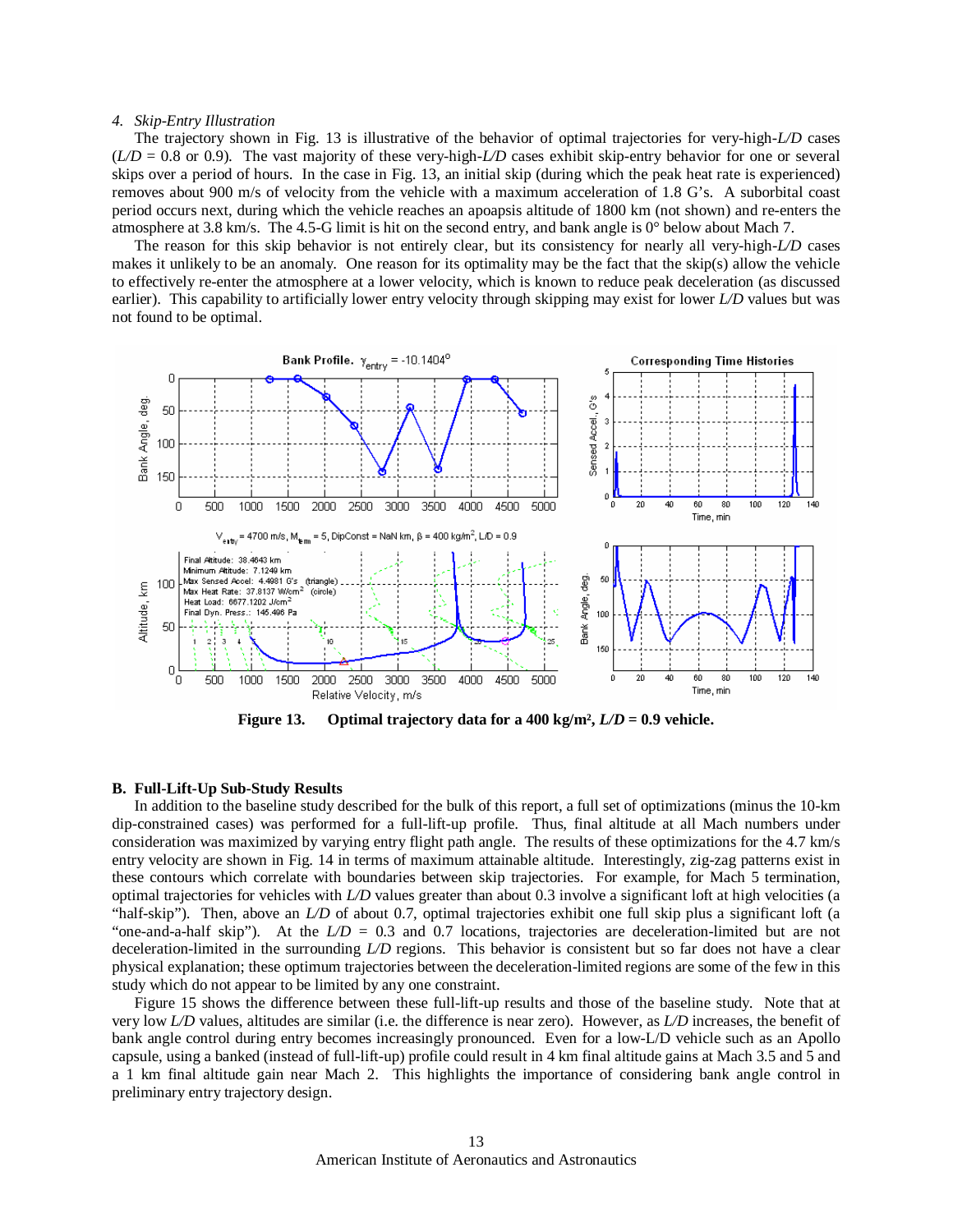

**Figure 14. Maximum attainable altitude (in km) for an entry velocity of 4.7 km/s under a full-lift-up bank profile.** 



**Figure 15. Difference in maximum attainable altitude (in km) between the baseline and fulllift-up sub-studies for a 4.7 km/s entry velocity.**  *Note that there is clearly a greater benefit to bank angle control as* L/D *increases.* 

#### **C. 30-G Constrained Sub-Study Results**

A third set of optimizations is performed, again to complement the baseline sub-study described for the bulk of this paper. In this third set, the 4.5 G deceleration constraint is relaxed to 30 G's, meant to effectively remove the deceleration constraint. This modification had the dual purposes of theoretically revealing "purer" optimum bank profiles which would be unconstrained by the strict 4.5-G deceleration limit and showing potential optimum trajectories for uncrewed (e.g. cargo or robotic) missions.

The maximum final altitude results from this study are shown in Fig. 16 below. Note that the altitudes seen here are, depending on the specific case, up to 16 km higher than those seen in the baseline study. Also note the interesting change in contour concavity in the high-*L/D*, high-ballistic-coefficient region of the Mach 3.5 and Mach 5 plots. Interestingly, analysis of the trajectories associated with this region indicates that these trajectories are actually constrained by the -5 km altitude limit within the entry simulation. Thus, this concavity change is analogous to the concavity difference between the baseline study's nominal and 10-km dip-constrained cases.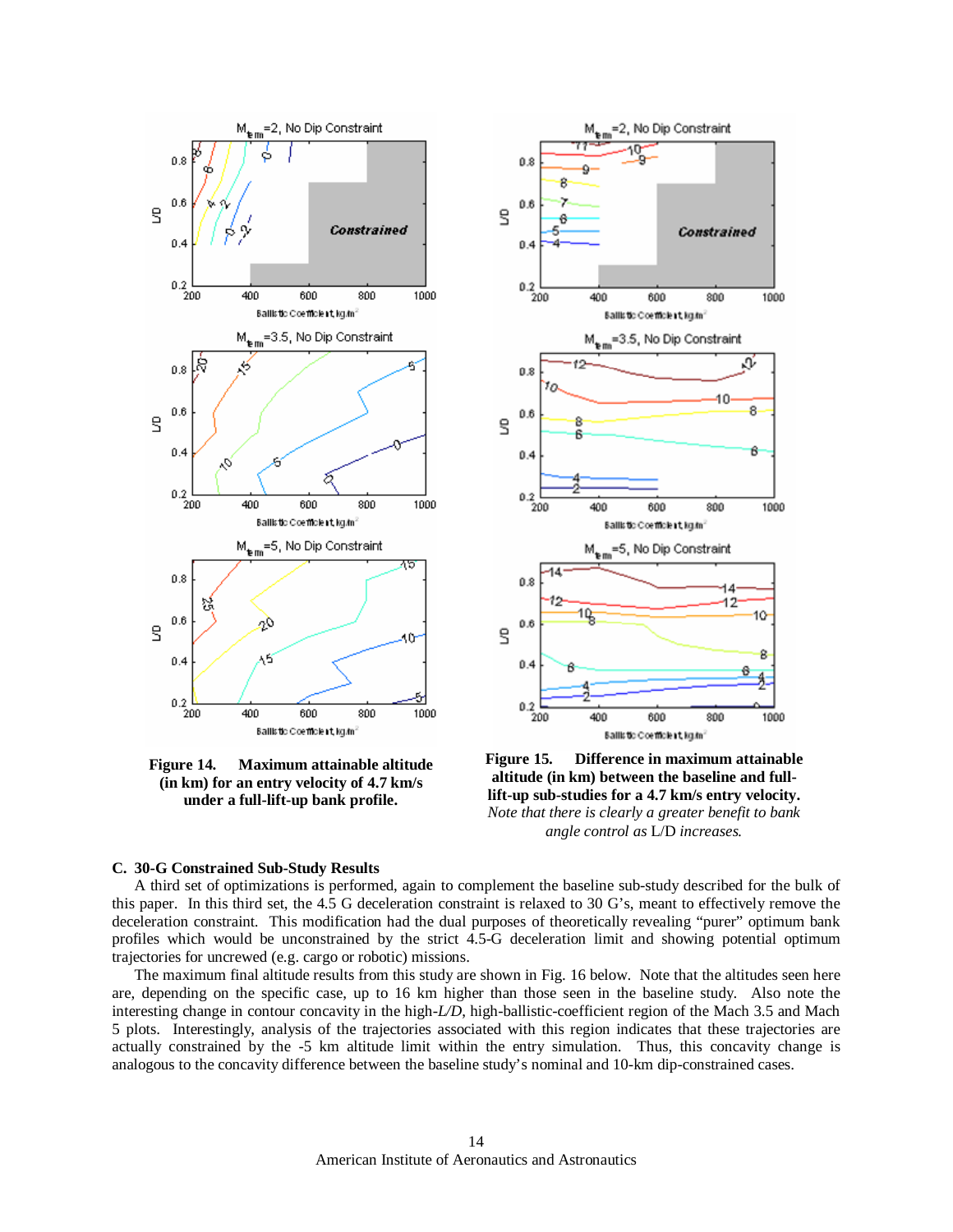

**Figure 16. Maximum attainable altitude for a 4.7 km/s entry velocity under a 30-G constraint.**  *Note that substantially higher altitudes are achievable compared to Fig. 5.*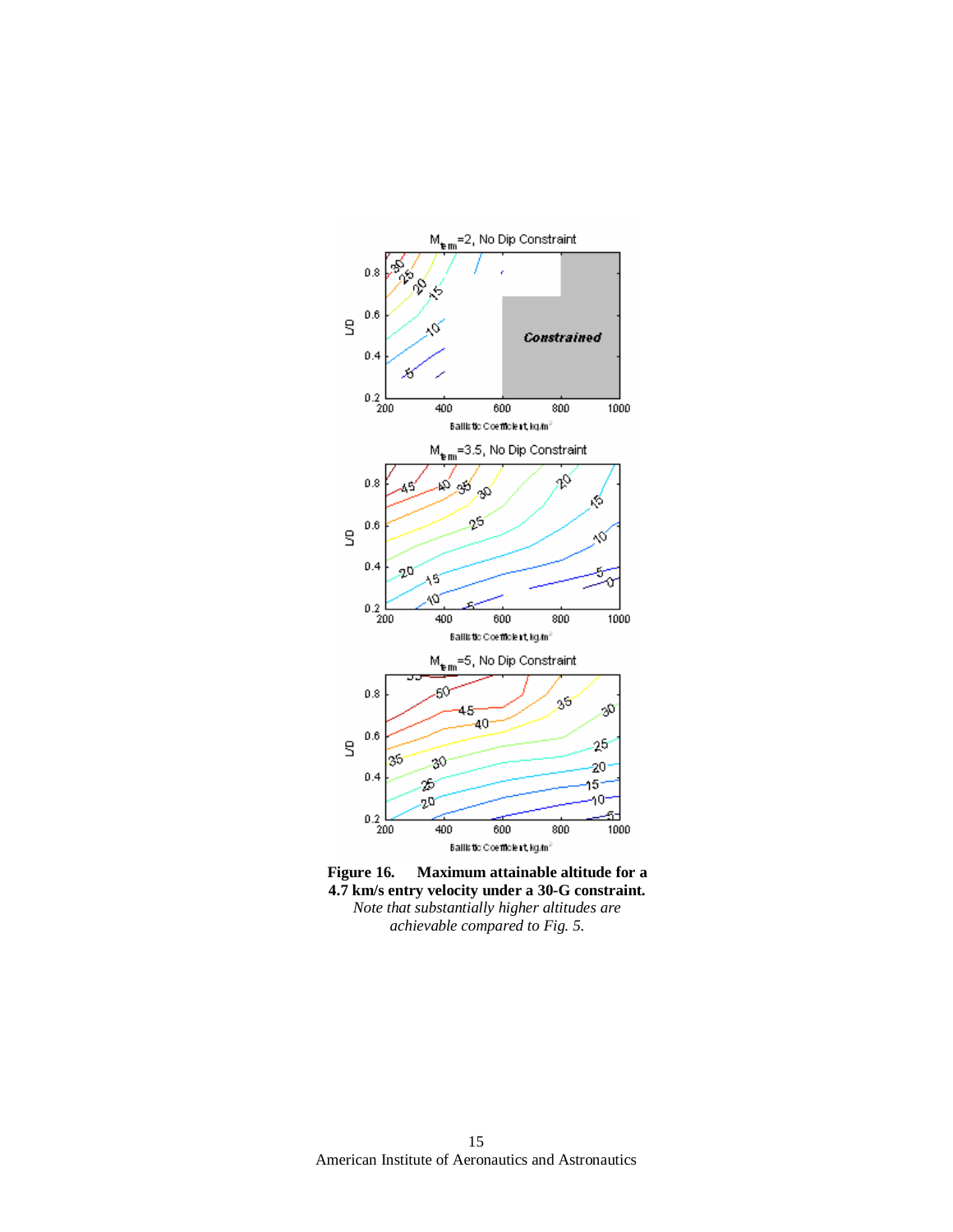## **V. Conclusions and Implications**

This study has generated a wealth of data and insight into the characteristics of optimal trajectories for a wide range of combinations of ballistic coefficients, lift-to-drag ratios, entry velocities, termination Mach numbers, and dip constraints. In the completion of this study, more than 9 million trajectory runs were completed to optimize more than 1,800 data points. By choosing to analyze these scenarios in a vehicle-independent fashion (by assuming constant hypersonic aerodynamic coefficients), the vehicle analysis described next is made possible.

### **A. Vehicle Implications**

-

The advantage to choosing a vehicle-independent analysis is that all performance data gathered in this study is valid for any vehicle (within the bounds of uncertainty due to the constant hypersonic aerodynamic coefficients assumption). Thus, if performance of a specific vehicle is desired, only its ballistic coefficient and lift-to-drag ratio are required and its optimal altitude performance is known. Specific vehicles are points in the ballistic-coefficient vs. lift-to-drag-ratio domain. Generic vehicle shapes may be represented as contours in this domain since center of mass location and vehicle mass may vary to change both ballistic coefficient and *L/D*.

Figure 17 and Fig. 18 below show the Mach 3.5 and Mach 5 performance of entry vehicles entering at 4.7 km/s under a 10 km dip constraint. Overlaid on those altitude contours are iso-mass contours for three ellipsled designs plus a 12 m diameter capsule design. Additionally, Apollo and Soyuz designs are shown at their respective locations on the plots. Note that the 10 km dip constrained plot is shown because the 10 km limit is taken to represent a realistic margin above the ground to account for dispersions and safety considerations. Additionally, it should be noted that this 10 km constraint is relative to MOLA and not ground level (so the situation would be significantly more constrained if landing sites higher than 0 km MOLA are desired).

These figures illustrate several very important points about requirements for high-ballistic-coefficient Mars entry vehicle designs. First, it is clear that, when restricted to diameters below 12 m, an Apollo-class vehicle design for a high-mass crewed Mars mission is on the fringes of what is acceptable if no supplementary deceleration is available prior to Mach 3.5 (it lies very close to the gray region in which it is impossible to meet the 10 km dip constraint). For a 12 m capsule above about 100 metric tons in entry mass, deployment or activation of some decelerator device is required by Mach 5 if a 10 km dip constraint is not to be breached. Similarly, for a 12 m capsule above about 60 metric tons in entry mass, decelerator activation is required by Mach 3.5. These masses are fairly low considering the 40+ metric ton *landed* masses which are often desired for human Mars design reference missions.

For a capsule, the only way to improve this mass performance is to increase capsule diameter\*\*, which would decrease ballistic coefficient and shift the capsule contours to the left in the figures below. A capsule diameter conversion chart is shown in Table 5. Each of the brown contours in Fig. 17 and Fig. 18, which are plotted for a 12 m capsule diameter, can be re-labeled with the masses shown in Table 5 if a different capsule diameter is assumed. For example, the performance curve for a 40 t (40 metric ton) 12-m capsule is the same as for a 62.5 t, 15-m capsule.

## **Table 5. Equivalent-ballistic-coefficient capsule mass conversion chart.**

| 10-m Capsule<br>Mass(t) | 12-m Capsule<br>Mass (t) | 15-m Capsule<br>Mass (t) |  |
|-------------------------|--------------------------|--------------------------|--|
| 27.8                    | 40                       | 62.5                     |  |
| 41.7                    | 60                       | 93.8                     |  |
| 55.6                    | 80                       | 125.0                    |  |
| 69.4                    | 100                      | 156.3                    |  |

Slender-body shapes such as ellipsleds can perhaps perform better than capsules, but they are still significantly constrained to large vehicles with relatively small payload masses. Fig. 17 shows that a  $12 \times 35$  m ellipsled allows an entry mass between 120 and 140 metric tons to reach Mach 3.5 without the assistance of a supplementary decelerator. An additional note of interest is that a given vehicle shape and mass does have its own maximum attainable altitude which can be visually found via the intersection of altitude and vehicle mass contours (for example, the maximum altitude that the 120 metric ton ellipsled described above can reach at Mach 3.5 is about 15 km, if subject to the 10 km dip constraint).

<sup>\*\*</sup>Unless in-space assembly is considered, a practical limit on vehicle diameter is launch vehicle fairing diameter. For example, the anticipated fairing diameter of the Ares V rocket is in the range of 8.4 m to 12 m.<sup>22</sup> In this respect, slender-body shapes such as ellipsleds offer advantages over capsules in that they can accommodate more volume (and potentially mass) for a given vehicle diameter.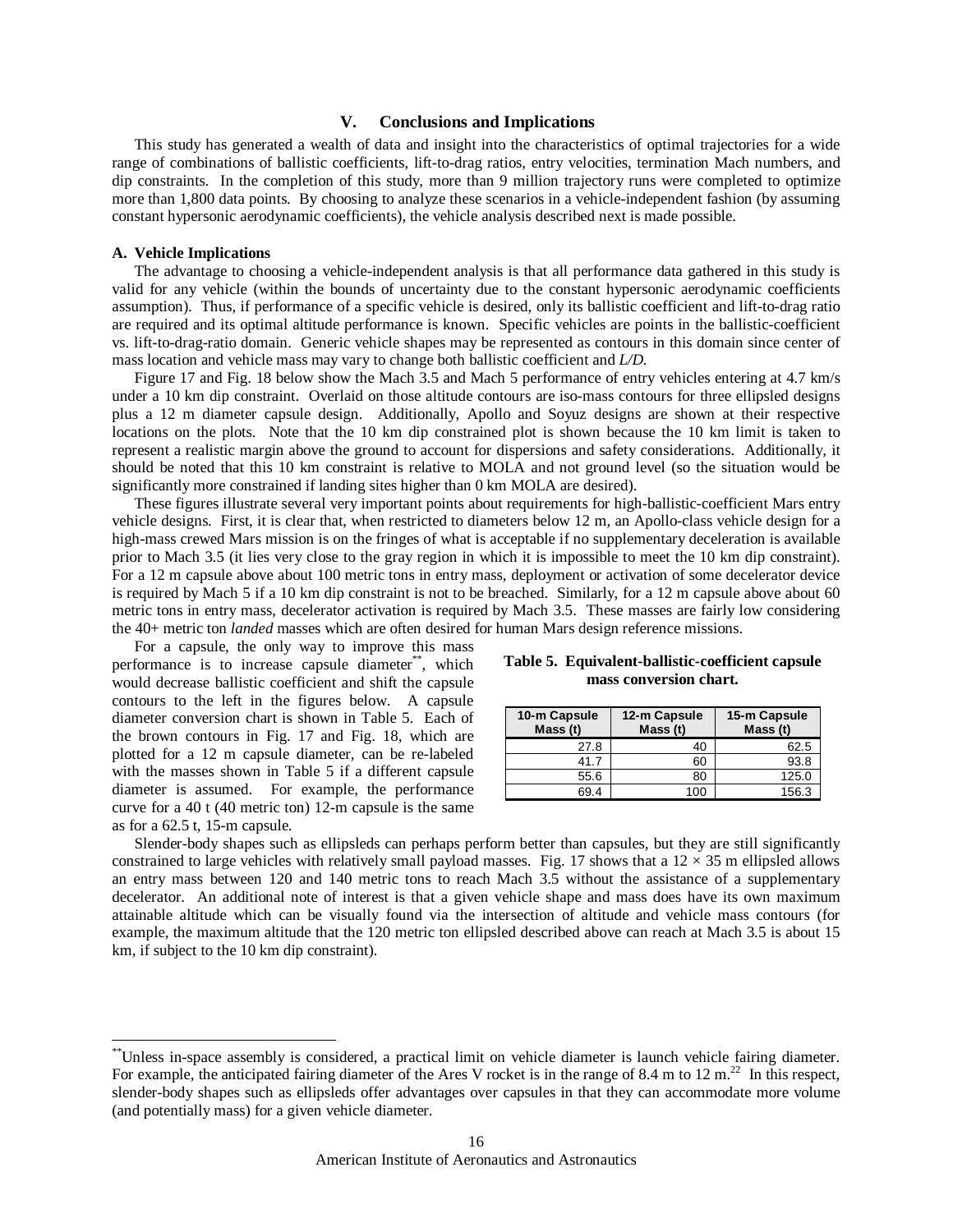

**Figure 17. Overlay of Mach 3.5 maximum attainable altitude contours (shown in gray) with ellipsled and 12 m capsule vehicle characteristic contours. Note that the gray shaded region indicates the design space in which it is known that no solutions exist.** 



**Figure 18. Overlay of Mach 5 maximum attainable altitude contours (shown in gray) with ellipsled and 12 m capsule vehicle characteristic contours. Note that the gray shaded region indicates the design space in which it is known that no solutions exist.**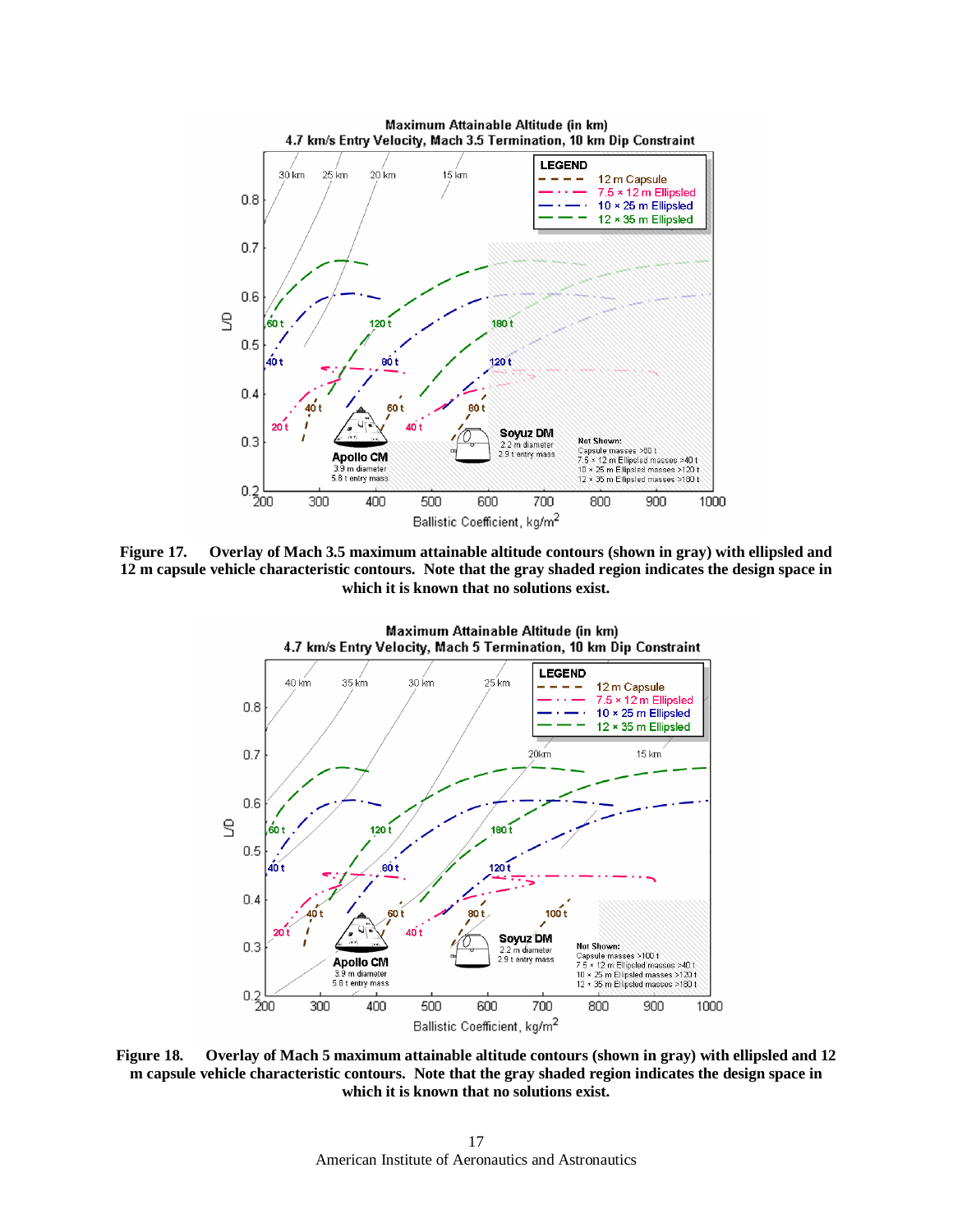## **B. Key Conclusions**

Key conclusions from the data presented throughout this paper include:

- *Unless vehicle* **L/D** *is low (about 0.2 or lower), entry velocity is low (under roughly 3.5-4.0 km/s), or deceleration constraints are absent or very high (in the 20's of Earth G's), optimal banking should be considered in the preliminary design of entry trajectories.* This study found that, for entry velocities of 4.7 km/s and 5.5 km/s, the optimal bank profiles for *L/D =* 0.2 vehicles were primarily lift-up. For the 3.3 km/s entry velocity, optimal bank profiles for vehicles with *L/D* values less than 0.6 were also primarily lift-up. Additionally, for cases unconstrained by deceleration loads, the optimum-bank tendency was fulllift-up at a very steep entry flight path angle (unless altitude constraints interfered).
- *Optimal final-altitude-maximizing bank profiles tend to be full-lift-up at the end of the trajectory, tend to have somewhat lift-down bank angles at the beginning of the trajectory, and, for higher entry velocities, almost always attempt to follow deceleration load constraints.*
- *Multiple bank profiles may be capable of reaching the same (or nearly the same) optimum altitude.*  Contours shown in final altitude plots in this study all appear smooth, which suggests quite strongly that the true optimum altitudes were nearly always found. However, the bank angle profiles which achieve neighboring optimum altitudes often show more irregular behavior. One credible explanation of this is that multiple bank angle combinations are commonly capable of achieving the same (or nearly the same) final altitude/velocity state.
- *Minimum altitude constraints and deceleration load constraints are significant optimal trajectory drivers.* As shown in this study, a 10 km dip constraint can severely limit the ballistic coefficient and liftto-drag combinations that are allowable. High-*L/D*, low-ballistic-coefficient vehicles do not violate the constraint, while low-*L/D*, high-ballistic-coefficient vehicles violate it simply because they cannot reach a final altitude above 10 km in the first place. Fringe cases see significant reductions when the dip constraint is imposed. Similarly, releasing a 4.5-G deceleration load constraint can result in altitude gains up to 16 km for the cases considered in this study (or approximately 2 km for an Apollo-class vehicle).
- *Low-L/D vehicle configurations (e.g. capsules and short ellipsleds) require very low ballistic coefficients to overcome their lift limitations.* As detailed earlier, if no supplementary deceleration options (e.g., parachutes, inflatable decelerators, propulsion) are available prior to Mach 5, a 12 m diameter capsule is limited to 100 metric tons. If no options are available prior to Mach 3.5, that mass is lowered to approximately 60 metric tons. A  $12 \times 35$  m ellipsled can reach a mass of between 120 and 140 metric tons and still reach Mach 3.5 without the assistance of a supplementary decelerator. Without decelerator assistance, Mach 2 is unachievable for *L/D* values of 0.5 or less (unless ballistic coefficient is less than 200 kg/m²), and Mach 0.8 cannot be achieved for any ballistic coefficient and *L/D* combination considered in this study.

# **C. Study Limitations**

This study has attempted to be as broadly applicable within the limits of time and the scope of work for the NASA Mars DRM 5.0 effort. Two principal limitations are recognized, and avenues for future follow-on work are identified.

First, this study has not considered environment and state knowledge dispersions which are crucial to any real, guided landing on Mars, especially human missions. This study has also not specified what type of guidance would be required to adequately fly the optimal trajectories which have been identified. It should be noted, however, that margin is included in these trajectories in the form of a 10 km dip constraint and a 4.5-G (instead of 5-G) deceleration limit. This study was principally concerned with maximizing altitude and assumes that adequate margin was given at this stage of design. It is hoped that this work will continue in the future and include consideration of guidance performance. One such follow-on study is documented in Ref. 23.

Second, some of the optimum low-*L/D* trajectories for the 3.3 km/s entry velocity converged to very shallow (sometimes  $0^{\circ}$ ) entry flight path angles. The reason for this is that 3.3 km/s at a  $0^{\circ}$  flight path angle is below orbital velocity at the 125 km entry interface point (meaning that, while this is still a valid elliptical orbit, the periapsis of this orbit is within the atmosphere or planet). However, this limitation is difficult to remedy without assuming an initial orbit (which would disrupt the generality of this study). Before using any of the low-*L/D* results for the 3.3 km/s entry velocity cases, the user should check the optimized entry flight path angle to be sure that entry state can be reached from the user's initial orbit.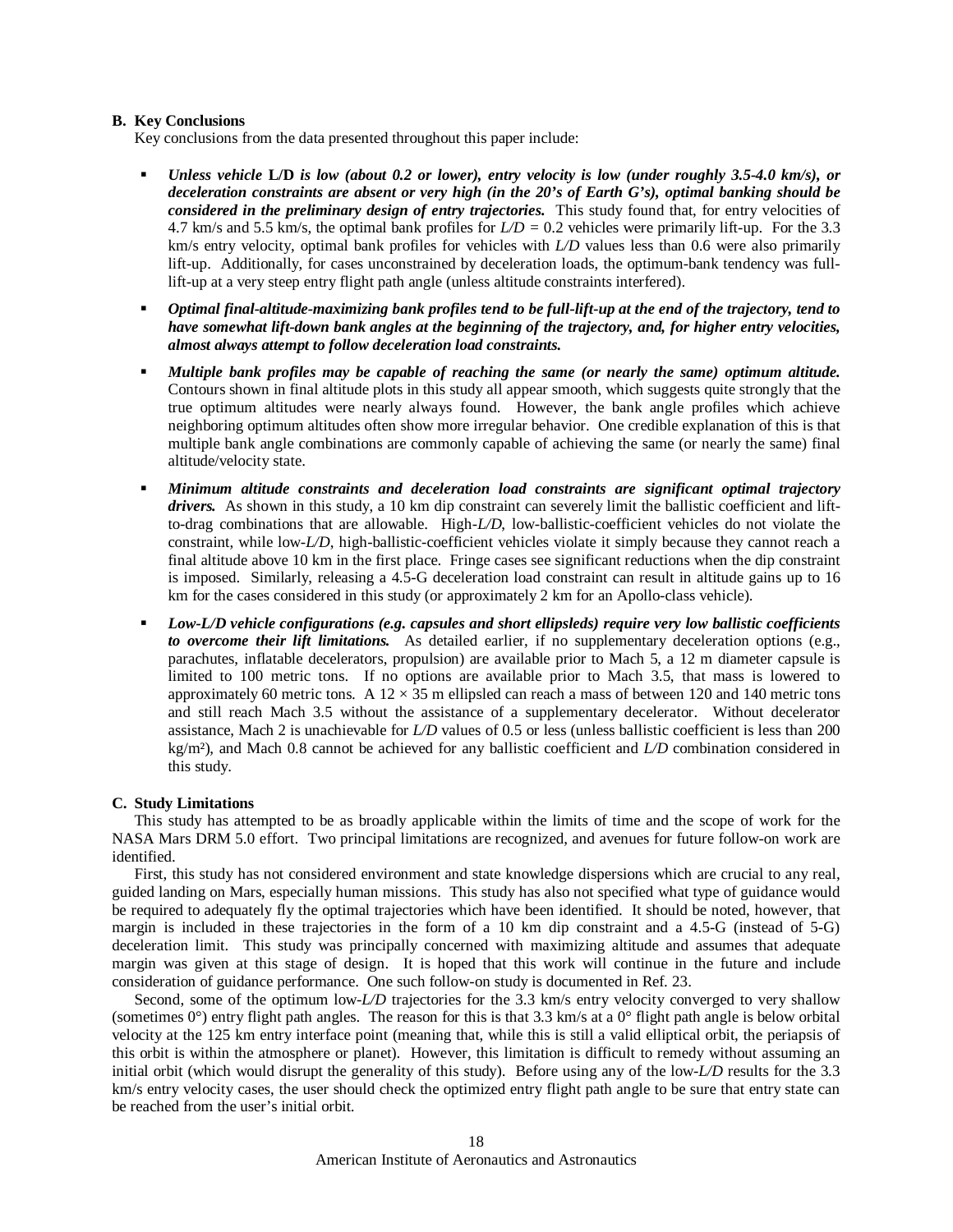One concern which is acknowledged is the inherent limitation of the optimizer and bank profiles used. The smoothness of the objective function (final altitude) curves in all plots suggests that true optima were consistently found. However, the bank profile was inherently limited by the ten evenly-spaced points prescribed in the relative velocity domain. For example, it was often clear that the optimizer was attempting to follow a constant-deceleration profile, but the placement of the bank points did not allow a high degree of control over this. While the approach used in this study was suitable for the goal of a broad parametric sweep, higher-fidelity studies in the future should assess different methods of defining a bank profile which are more flexible and adaptable to recognized trends than the method used here.

Finally, in the context of winged vehicles, this study is limited in the scope of *L/D* values considered. As noted in Table 2, the hypersonic L/D of the Space Shuttle is 1.4, which is well outside the  $L/D = 0.9$  upper limit considered in this study's parametric sweep. Since altitude performance increases with increasing *L/D*, it is recognized that with a high enough *L/D*, it may be possible to reach the elusive Mach 0.8 termination at a reasonable altitude and avoid many of the technology hurdles involved in designing large supersonic parachutes, supersonic propulsion, or inflatable aerodynamic decelerators.†† This study is unable to identify what *L/D* values are required to accomplish such low-Mach termination states, but this may be worthy of consideration in future studies.

Overall, this study has accomplished its original goal of determining, to a reasonable certainty, optimal bank profiles for a wide range of human-class Mars entry scenarios. It has identified both the best-case altitudes and the bank profile characteristics which generally allow those altitudes to be achieved. It is hoped that this study's result and methods will find broad use within the Mars entry community.

## **Acknowledgments**

The authors would like to thank the Mars DRM 5.0 Aerocapture, Entry, Descent, and Landing team led by Walt Engelund and Rob Manning. Thanks are especially due to Carlos Westhelle, Lee Bryant, and Michael Grant at NASA JSC for their support throughout this study, and to Dr. Robert Braun at Georgia Tech for his inputs in the documentation phase of this project.

#### **References**

<sup>1</sup>Mendeck, G.F. and Carman, G.L. "Guidance Design for Mars Smart Landers Using The Entry Terminal Point Controller." AIAA 2002-4502. AIAA Atmospheric Flight Mechanics Conference and Exhibit, Monterey, 5-8 Aug. 2002.

<sup>2</sup>Christian, J., Wells, G., Lafleur, J., et. al. "Sizing of an Entry, Descent, and Landing System for Human Mars Exploration." AIAA 2006-7427. Space 2006, San Jose, 19-21 Sept. 2006.

<sup>3</sup>Wells, G. and Braun, R. "An Entry Handbook for the Conceptual Design of Mars Missions." AA2006-1-34. 1<sup>st</sup> International ARA Days, Arcachon, 3-5 July 2006.

<sup>4</sup>Cruz, J.R., Cianciolo, A.D., Powell, R.W., et. al. "Entry, Descent, and Landing Technology Concept Trade Study for Increasing Payload Mass to the Surface of Mars." International Symposium on Atmospheric Reentry Vehicles and Systems Paper. Arcachon, 21-23 March 2005.

<sup>5</sup>Lafleur, J. "Derivation and Application of a Method for First-Order Estimation of Planetary Aerial Vehicle Power Requirements." International Planetary Probe Workshop Paper. Pasadena, 27-30 June 2006.

<sup>6</sup>Palmer, M.J. "Affordable Air - Vertical Wind Tunnel for Indoor Skydiving." AIAA 2000-0289. Aerospace Sciences Meeting and Exhibit, Reno, 10-13 Jan. 2000.

<sup>7</sup>Braun, R.D. and Manning, R.M., "Mars Exploration Entry, Descent and Landing Challenges," IEEEAC Paper #0076, Big Sky, 4-11 March 2006.

<sup>8</sup>Braun, R.D., Mitcheltree, R.A., and Cheatwood, F. M., "Mars Microprobe Entry-to-Impact Analysis." *Journal of Spacecraft and Rockets*, Vol. 36, No. 3, May-June 1999, pp. 412-420.

9 Stride, Scot. "Mars Microrover Telecom Closing Comments." *Mars Microrover Telecommunications* [online]. 3 Oct. 1997. URL: http://mpfwww.jpl.nasa.gov/MPF/rovercom/closing.html [cited 22 July 2007].

<sup>10</sup>Liever, P.A., Habchi, S.D., Burnell, S.I., and Lingard, J.S. "Computational Fluid Dynamics Prediction of the Beagle 2 Aerodynamic Database." *Journal of Spacecraft and Rockets*, Vol. 40, No. 5, Sept.-Oct. 2003, pp. 632-638.

<sup>11</sup>Beagle 2 Team. "Beagle 2 System Overview." *Beagle 2* [online]. 26 Aug. 2004. URL: http://www.beagle2.com/technology/overview.htm [cited 22 July 2007].

 $12$ Erb, R.B. and Jacobs, S. "Entry Performance of the Mercury Spacecraft Heat Shield." NASA-TM-X-57097. Hampton, 12-14 Oct. 1964.

<sup>13</sup>Stewart, J.D. and Greenshields, D.H. "Entry Vehicles for Space Programs." *Journal of Spacecraft and Rockets*, Vol. 6, No. 10, Oct. 1969, pp. 1089-1102.

-

<sup>&</sup>lt;sup>††</sup> It deserves note that other hurdles may arise due to the poorer packaging efficiency and more demanding thermal protection requirements for winged vehicles, which is a trade that must be considered at the system level.